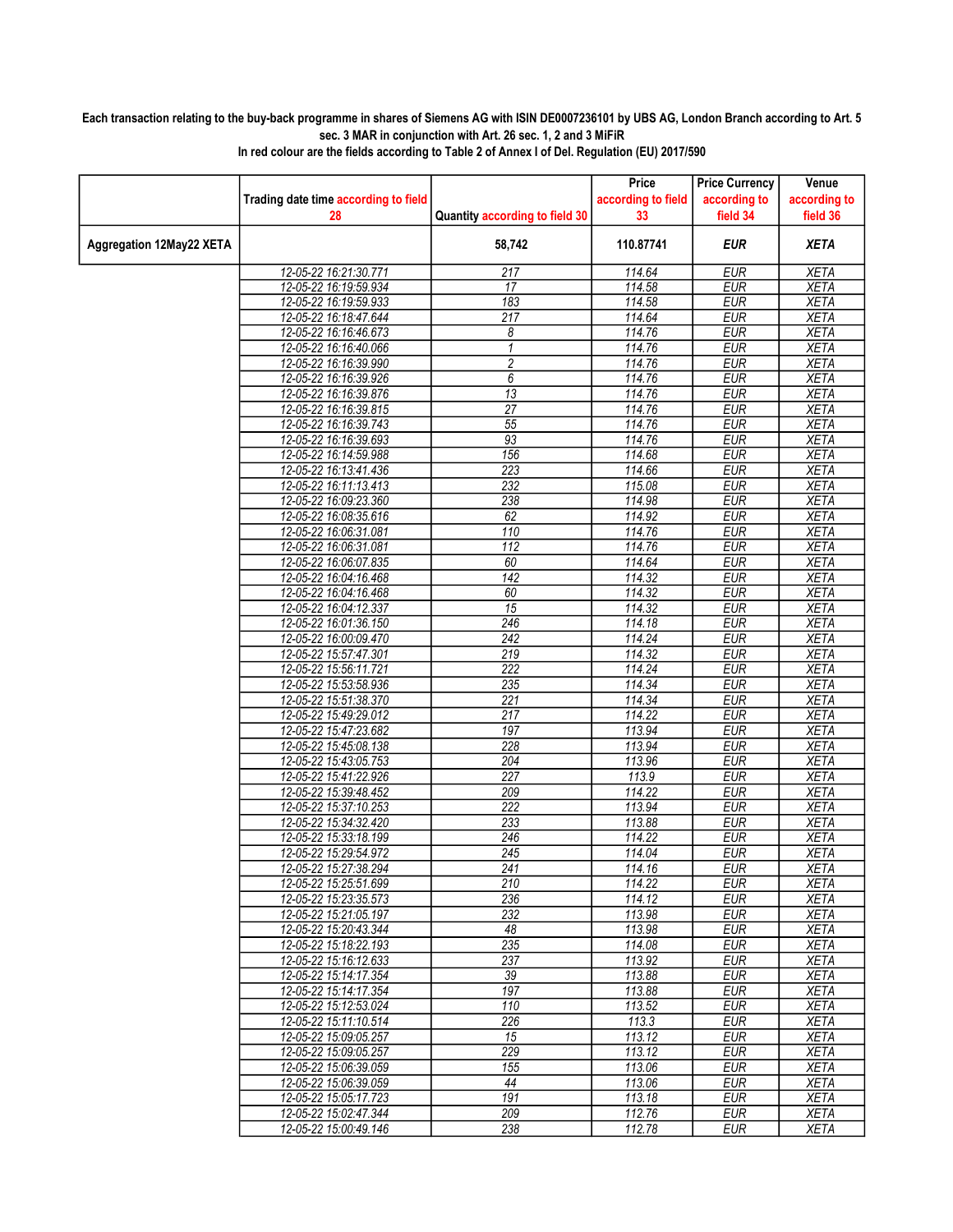| 12-05-22 15:00:30.351 | 34               | 112.64           | <b>EUR</b> | <b>XETA</b> |
|-----------------------|------------------|------------------|------------|-------------|
| 12-05-22 14:58:04.641 | 244              | 113.04           | <b>EUR</b> | <b>XETA</b> |
| 12-05-22 14:56:06.740 | 37               | 112.44           | <b>EUR</b> | <b>XETA</b> |
|                       | 190              | 112.44           | <b>EUR</b> | <b>XETA</b> |
| 12-05-22 14:56:06.738 |                  |                  |            |             |
| 12-05-22 14:54:13.099 | 201              | 112.82           | EUR        | <b>XETA</b> |
| 12-05-22 14:53:20.482 | 214              | 112.74           | <b>EUR</b> | <b>XETA</b> |
| 12-05-22 14:50:20.987 | 114              | 112.94           | <b>EUR</b> | <b>XETA</b> |
| 12-05-22 14:50:20.987 | 95               | 112.94           | <b>EUR</b> | <b>XETA</b> |
|                       |                  |                  |            |             |
| 12-05-22 14:48:26.815 | 236              | 112.36           | <b>EUR</b> | <b>XETA</b> |
| 12-05-22 14:46:29.254 | 211              | 111.96           | <b>EUR</b> | <b>XETA</b> |
| 12-05-22 14:46:02.019 | 228              | $\overline{112}$ | <b>EUR</b> | <b>XETA</b> |
| 12-05-22 14:44:50.624 | 26               | 111.96           | <b>EUR</b> | <b>XETA</b> |
| 12-05-22 14:44:47.828 | 176              | 111.96           | <b>EUR</b> | <b>XETA</b> |
|                       |                  |                  |            |             |
| 12-05-22 14:42:23.737 | 246              | 112.06           | <b>EUR</b> | <b>XETA</b> |
| 12-05-22 14:41:31.369 | 138              | 111.88           | <b>EUR</b> | <b>XETA</b> |
| 12-05-22 14:41:31.369 | 97               | 111.88           | <b>EUR</b> | <b>XETA</b> |
| 12-05-22 14:40:56.978 | 197              | 111.76           | <b>EUR</b> | <b>XETA</b> |
| 12-05-22 14:39:25.089 | 120              | 111.56           | <b>EUR</b> | <b>XETA</b> |
|                       |                  |                  |            |             |
| 12-05-22 14:38:40.702 | 234              | 111.36           | <b>EUR</b> | <b>XETA</b> |
| 12-05-22 14:36:34.479 | 205              | 111.52           | <b>EUR</b> | <b>XETA</b> |
| 12-05-22 14:34:51.398 | 243              | 111.62           | <b>EUR</b> | <b>XETA</b> |
| 12-05-22 14:34:51.398 | 226              | 111.62           | <b>EUR</b> | <b>XETA</b> |
| 12-05-22 14:33:11.091 | $\overline{218}$ | 111.88           | EUR        | <b>XETA</b> |
|                       |                  |                  |            |             |
| 12-05-22 14:31:35.625 | 199              | 111.8            | <b>EUR</b> | <b>XETA</b> |
| 12-05-22 14:31:35.625 | $\overline{29}$  | 111.8            | EUR        | <b>XETA</b> |
| 12-05-22 14:31:35.625 | 100              | 111.8            | <b>EUR</b> | <b>XETA</b> |
| 12-05-22 14:31:34.227 | 96               | 111.8            | <b>EUR</b> | <b>XETA</b> |
| 12-05-22 14:31:00.054 | 127              | 111.76           | <b>EUR</b> | <b>XETA</b> |
| 12-05-22 14:27:50.085 | 237              | 111.64           | <b>EUR</b> | <b>XETA</b> |
|                       |                  |                  |            |             |
| 12-05-22 14:27:26.768 | $\overline{210}$ | 111.7            | <b>EUR</b> | <b>XETA</b> |
| 12-05-22 14:25:07.843 | 199              | 111.76           | <b>EUR</b> | <b>XETA</b> |
| 12-05-22 14:22:01.730 | 233              | 111.78           | <b>EUR</b> | <b>XETA</b> |
| 12-05-22 14:21:17.579 | 72               | 111.76           | <b>EUR</b> | <b>XETA</b> |
| 12-05-22 14:21:17.579 | 128              | 111.76           | <b>EUR</b> | <b>XETA</b> |
|                       |                  |                  |            |             |
| 12-05-22 14:18:13.025 | 93               | 111.56           | <b>EUR</b> | <b>XETA</b> |
| 12-05-22 14:18:13.014 | 150              | 111.54           | <b>EUR</b> | <b>XETA</b> |
| 12-05-22 14:15:30.756 | 204              | 111.6            | <b>EUR</b> | <b>XETA</b> |
| 12-05-22 14:14:22.980 | 13               | 111.4            | <b>EUR</b> | <b>XETA</b> |
| 12-05-22 14:14:22.980 | 215              | 111.4            | <b>EUR</b> | <b>XETA</b> |
| 12-05-22 14:12:30.428 |                  |                  |            |             |
|                       | 214              | 111.44           | <b>EUR</b> | <b>XETA</b> |
| 12-05-22 14:10:17.312 | 191              | 111.4            | EUR        | <b>XETA</b> |
| 12-05-22 14:10:17.312 | 19               | 111.4            | <b>EUR</b> | <b>XETA</b> |
| 12-05-22 14:08:34.846 | 16               | 111.26           | EUR        | <b>XETA</b> |
| 12-05-22 14:08:34.846 | 181              | 111.26           | <b>EUR</b> | <b>XETA</b> |
| 12-05-22 14:06:31.115 | 229              | 110.8            | <b>EUR</b> | <b>XETA</b> |
|                       |                  |                  |            |             |
| 12-05-22 14:04:24.043 | 240              | 110.6            | <b>EUR</b> | <b>XETA</b> |
| 12-05-22 14:03:31.854 | 11               | 110.6            | <b>EUR</b> | <b>XETA</b> |
| 12-05-22 14:01:40.902 | 240              | 110.42           | <b>EUR</b> | <b>XETA</b> |
| 12-05-22 14:00:22.922 | 213              | 110.64           | <b>EUR</b> | <b>XETA</b> |
| 12-05-22 14:00:00.228 | 18               | 110.64           | <b>EUR</b> | <b>XETA</b> |
| 12-05-22 14:00:00.228 | 13               | 110.64           | <b>EUR</b> | <b>XETA</b> |
|                       |                  |                  |            |             |
| 12-05-22 13:57:37.365 | 209              | 110.56           | <b>EUR</b> | <b>XETA</b> |
| 12-05-22 13:57:37.365 | 214              | 110.56           | <b>EUR</b> | <b>XETA</b> |
| 12-05-22 13:54:51.492 | 158              | 110.5            | <b>EUR</b> | <b>XETA</b> |
| 12-05-22 13:52:50.585 | 198              | 110.38           | <b>EUR</b> | <b>XETA</b> |
| 12-05-22 13:50:57.897 | 112              | 110.4            | <b>EUR</b> | <b>XETA</b> |
| 12-05-22 13:50:57.889 | 120              | 110.4            | <b>EUR</b> | <b>XETA</b> |
|                       |                  |                  |            |             |
| 12-05-22 13:49:35.667 | 230              | 110.26           | <b>EUR</b> | <b>XETA</b> |
| 12-05-22 13:46:24.068 | 246              | 110.24           | <b>EUR</b> | <b>XETA</b> |
| 12-05-22 13:45:36.723 | 183              | 110.22           | <b>EUR</b> | <b>XETA</b> |
| 12-05-22 13:43:48.587 | 211              | 110.14           | <b>EUR</b> | <b>XETA</b> |
| 12-05-22 13:40:43.273 | 238              | 110.08           | <b>EUR</b> | <b>XETA</b> |
|                       |                  |                  |            |             |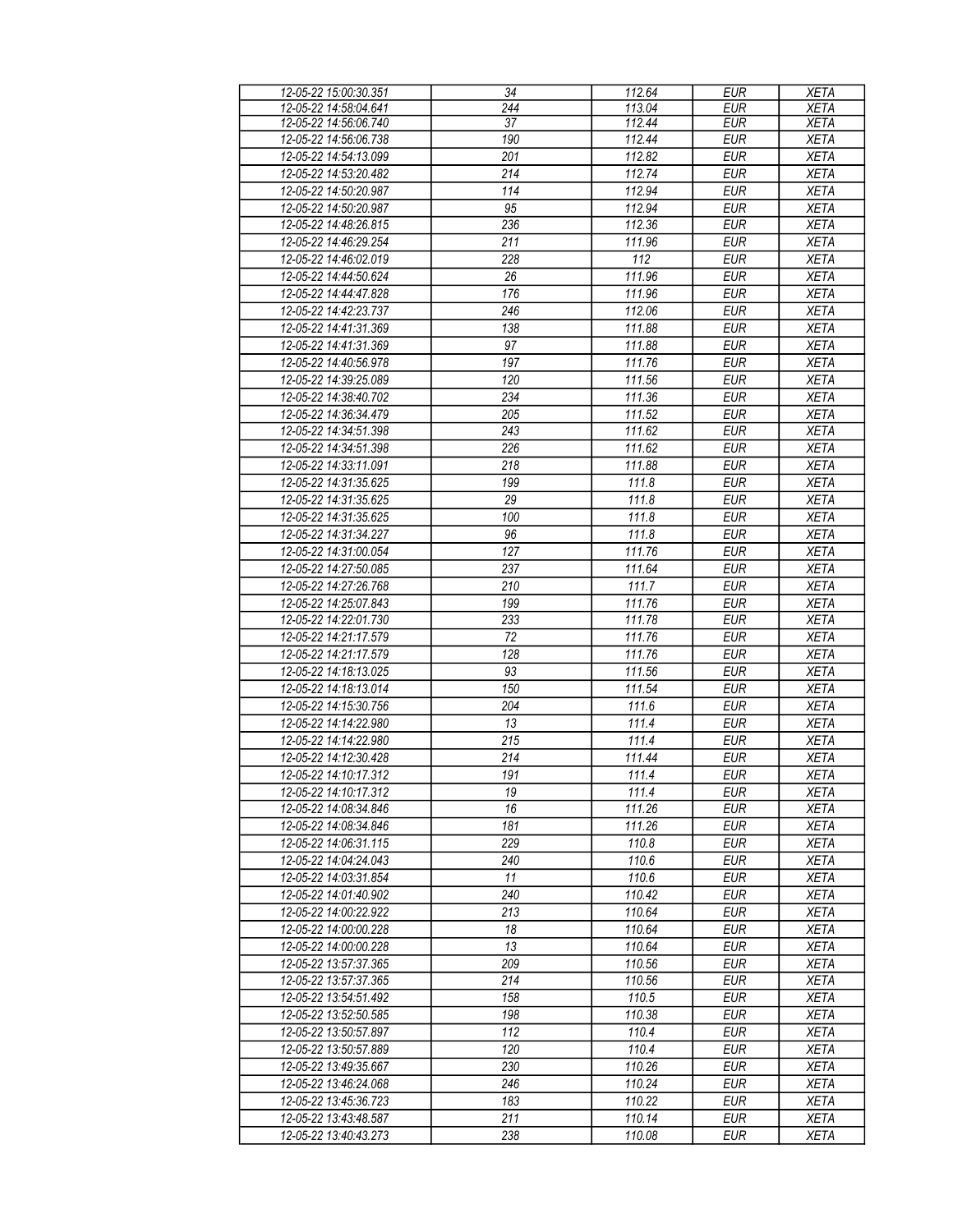| 12-05-22 13:39:47.678                          | 1                    | 109.96           | <b>EUR</b>               | <b>XETA</b>                |
|------------------------------------------------|----------------------|------------------|--------------------------|----------------------------|
| 12-05-22 13:39:02.514                          | 231                  | 109.96           | <b>EUR</b>               | <b>XETA</b>                |
| 12-05-22 13:36:55.771                          | 239                  | 109.9            | <b>EUR</b>               | <b>XETA</b>                |
| 12-05-22 13:34:54.685                          | 120                  | 109.8            | <b>EUR</b>               | <b>XETA</b>                |
| 12-05-22 13:34:10.964                          | 166                  | 109.9            | <b>EUR</b>               | <b>XETA</b>                |
| 12-05-22 13:32:26.078                          | 176                  | 110.14           | <b>EUR</b>               | <b>XETA</b>                |
| 12-05-22 13:32:26.078                          | 60                   | 110.14           | <b>EUR</b>               | <b>XETA</b>                |
| 12-05-22 13:30:29.129                          | 215                  | 110.12           | <b>EUR</b>               | <b>XETA</b>                |
| 12-05-22 13:28:40.284                          | 216                  | 109.66           | <b>EUR</b>               | <b>XETA</b>                |
| 12-05-22 13:26:50.558                          | 209                  | 110.02           | <b>EUR</b>               | <b>XETA</b>                |
| 12-05-22 13:22:58.267                          | 244                  | 110.22           | <b>EUR</b>               | <b>XETA</b>                |
| 12-05-22 13:21:48.200                          | 112                  | 110.3            | <b>EUR</b>               | <b>XETA</b>                |
| 12-05-22 13:21:48.200                          | 89                   | 110.3            | <b>EUR</b>               | <b>XETA</b>                |
| 12-05-22 13:19:21.383                          | 167                  | 110.42           | <b>EUR</b>               | <b>XETA</b>                |
| 12-05-22 13:19:21.383                          | 69                   | 110.42           | <b>EUR</b>               | <b>XETA</b>                |
| 12-05-22 13:16:17.465                          | 208                  | 110.72           | <b>EUR</b>               | <b>XETA</b>                |
| 12-05-22 13:15:18.077                          | 177                  | 110.74           | <b>EUR</b>               | <b>XETA</b>                |
| 12-05-22 13:15:18.077                          | $\overline{c}$       | 110.74           | <b>EUR</b>               | <b>XETA</b>                |
| 12-05-22 13:15:17.944                          | 40                   | 110.74           | <b>EUR</b>               | <b>XETA</b>                |
| 12-05-22 13:12:23.001                          | 224                  | 110.96           | <b>EUR</b>               | <b>XETA</b>                |
| 12-05-22 13:08:28.202                          | 144                  | 110.92           | <b>EUR</b>               | <b>XETA</b>                |
| 12-05-22 13:08:28.219                          | 198                  | 110.92           | <b>EUR</b>               | <b>XETA</b>                |
| 12-05-22 13:08:28.214                          | 26                   | 110.92           | <b>EUR</b>               | <b>XETA</b>                |
| 12-05-22 13:08:22.480                          | 55                   | 110.92           | <b>EUR</b>               | <b>XETA</b>                |
| 12-05-22 13:07:13.878                          | 94                   | 110.92           | <b>EUR</b>               | <b>XETA</b>                |
| 12-05-22 13:03:30.082                          | 190                  | 110.9            | <b>EUR</b>               | <b>XETA</b>                |
| 12-05-22 13:03:30.081                          | 54                   | 110.9            | <b>EUR</b>               | <b>XETA</b>                |
| 12-05-22 13:00:03.651                          | 235                  | 110.78           | <b>EUR</b>               | <b>XETA</b>                |
| 12-05-22 12:59:23.141                          | 225                  | 110.86           | <b>EUR</b>               | <b>XETA</b>                |
| 12-05-22 12:55:18.530                          | 235                  | 110.9            | <b>EUR</b>               | <b>XETA</b>                |
|                                                |                      |                  |                          |                            |
| 12-05-22 12:53:58.876<br>12-05-22 12:51:51.044 | 51<br>208            | 110.98<br>110.96 | <b>EUR</b><br><b>EUR</b> | <b>XETA</b><br><b>XETA</b> |
|                                                | 232                  | 110.92           | <b>EUR</b>               | <b>XETA</b>                |
| 12-05-22 12:49:51.087<br>12-05-22 12:47:12.001 | $\overline{c}$       | 110.92           | <b>EUR</b>               | <b>XETA</b>                |
| 12-05-22 12:47:12.001                          | 200                  | 110.92           | <b>EUR</b>               | <b>XETA</b>                |
| 12-05-22 12:42:53.950                          | 232                  |                  |                          | <b>XETA</b>                |
|                                                |                      | 110.72<br>110.72 | <b>EUR</b>               |                            |
| 12-05-22 12:42:53.865                          | 68<br>144            |                  | <b>EUR</b>               | <b>XETA</b>                |
| 12-05-22 12:42:53.865                          |                      | 110.72           | <b>EUR</b><br><b>EUR</b> | <b>XETA</b><br><b>XETA</b> |
| 12-05-22 12:42:45.347<br>12-05-22 12:38:50.551 | 15<br>$\overline{5}$ | 110.74<br>110.92 |                          |                            |
|                                                |                      |                  | <b>EUR</b>               | <b>XETA</b>                |
| 12-05-22 12:38:49.077<br>12-05-22 12:38:49.075 | $\overline{11}$      | 110.92           | EUR                      | <b>XETA</b>                |
|                                                | 49                   | 110.92           | <b>EUR</b>               | <b>XETA</b>                |
| 12-05-22 12:38:49.075<br>12-05-22 12:35:17.141 | 142<br>219           | 110.92<br>111.2  | <b>EUR</b><br><b>EUR</b> | <b>XETA</b>                |
|                                                |                      |                  |                          | <b>XETA</b>                |
| 12-05-22 12:34:28.936<br>12-05-22 12:34:28.936 | 196<br>45            | 111.14<br>111.14 | <b>EUR</b><br><b>EUR</b> | <b>XETA</b><br><b>XETA</b> |
|                                                |                      |                  |                          |                            |
| 12-05-22 12:30:09.287                          | 244                  | 111.26           | <b>EUR</b>               | <b>XETA</b>                |
| 12-05-22 12:27:15.408                          | 160                  | 111.58           | <b>EUR</b>               | <b>XETA</b>                |
| 12-05-22 12:27:15.404<br>12-05-22 12:22:27.259 | 65                   | 111.58           | <b>EUR</b>               | <b>XETA</b>                |
|                                                | 214                  | 111.8            | <b>EUR</b>               | <b>XETA</b>                |
| 12-05-22 12:22:27.255                          | 237                  | 111.8            | <b>EUR</b>               | <b>XETA</b>                |
| 12-05-22 12:19:32.652                          | 202                  | 111.9            | <b>EUR</b>               | <b>XETA</b>                |
| 12-05-22 12:17:44.439                          | 222                  | 111.6            | <b>EUR</b>               | <b>XETA</b>                |
| 12-05-22 12:14:07.873                          | 220                  | 112.1            | <b>EUR</b>               | <b>XETA</b>                |
| 12-05-22 12:10:53.486                          | 218                  | 111.24           | <b>EUR</b>               | <b>XETA</b>                |
| 12-05-22 12:10:03.967                          | 79                   | 111.36           | <b>EUR</b>               | <b>XETA</b>                |
| 12-05-22 12:10:03.966                          | 160                  | 111.36           | <b>EUR</b>               | <b>XETA</b>                |
| 12-05-22 12:07:29.771                          | 197                  | 111.44           | <b>EUR</b>               | <b>XETA</b>                |
| 12-05-22 12:07:19.037                          | 10                   | 111.44           | <b>EUR</b>               | <b>XETA</b>                |
| 12-05-22 12:06:08.237                          | 229                  | 111.4            | <b>EUR</b>               | <b>XETA</b>                |
| 12-05-22 12:06:08.237                          | 173                  | 111.4            | <b>EUR</b>               | <b>XETA</b>                |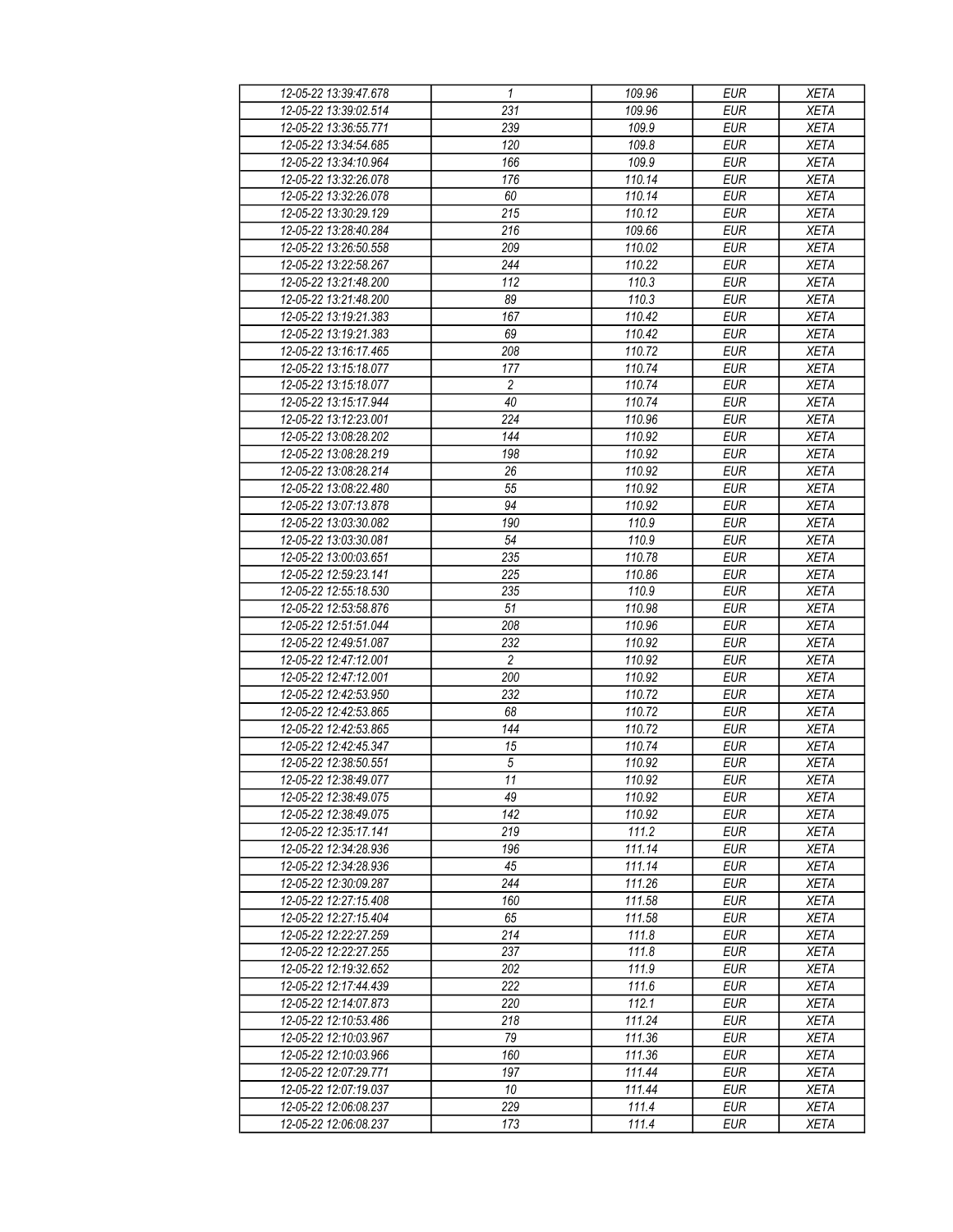| 12-05-22 12:06:08.237 | 24              | 111.4               | <b>EUR</b>               | <b>XETA</b> |
|-----------------------|-----------------|---------------------|--------------------------|-------------|
| 12-05-22 12:03:30.458 | 214             | 111.34              | <b>EUR</b>               | <b>XETA</b> |
| 12-05-22 12:02:32.978 | 206             | 111.38              | <b>EUR</b>               | <b>XETA</b> |
| 12-05-22 12:02:32.978 | 26              | 111.38              | <b>EUR</b>               | <b>XETA</b> |
| 12-05-22 12:02:32.978 | 51              | 111.38              | <b>EUR</b>               | <b>XETA</b> |
| 12-05-22 12:02:32.508 | 164             | 111.38              | <b>EUR</b>               | <b>XETA</b> |
| 12-05-22 12:02:26.978 | 232             | 111.46              | <b>EUR</b>               | <b>XETA</b> |
| 12-05-22 11:59:17.203 | 203             | 111.44              | <b>EUR</b>               | <b>XETA</b> |
| 12-05-22 11:57:40.205 | 219             | 111.46              | <b>EUR</b>               | <b>XETA</b> |
| 12-05-22 11:54:21.916 | 205             | 111.2               | <b>EUR</b>               | <b>XETA</b> |
| 12-05-22 11:51:01.253 | 22              | 110.86              | <b>EUR</b>               | <b>XETA</b> |
| 12-05-22 11:51:01.253 | 18              | 110.86              | <b>EUR</b>               | <b>XETA</b> |
| 12-05-22 11:51:01.253 | 194             | 110.86              | <b>EUR</b>               | <b>XETA</b> |
| 12-05-22 11:51:01.253 | 136             | 110.86              | <b>EUR</b>               | <b>XETA</b> |
| 12-05-22 11:50:40.708 | $\overline{88}$ | 110.86              | <b>EUR</b>               | <b>XETA</b> |
| 12-05-22 11:46:24.778 | 232             | 111.12              | <b>EUR</b>               | <b>XETA</b> |
| 12-05-22 11:43:29.459 | 201             | 111.2               | EUR                      | <b>XETA</b> |
| 12-05-22 11:42:25.745 | 224             | 111                 | <b>EUR</b>               | <b>XETA</b> |
| 12-05-22 11:39:36.735 | 202             | 110.3               | <b>EUR</b>               | <b>XETA</b> |
|                       |                 | 110.36              |                          | <b>XETA</b> |
| 12-05-22 11:35:58.805 | 200<br>244      |                     | <b>EUR</b><br><b>EUR</b> |             |
| 12-05-22 11:35:58.805 |                 | 110.36              |                          | <b>XETA</b> |
| 12-05-22 11:32:45.771 | 199             | 110.52              | <b>EUR</b>               | <b>XETA</b> |
| 12-05-22 11:29:05.910 | 199             | 110.04              | <b>EUR</b>               | <b>XETA</b> |
| 12-05-22 11:28:54.469 | 231             | 110.04              | <b>EUR</b>               | <b>XETA</b> |
| 12-05-22 11:25:43.564 | 216             | 109.6               | <b>EUR</b>               | <b>XETA</b> |
| 12-05-22 11:22:19.679 | 220             | 109.24              | <b>EUR</b>               | <b>XETA</b> |
| 12-05-22 11:22:06.379 | 242             | 109.3               | <b>EUR</b>               | <b>XETA</b> |
| 12-05-22 11:18:37.830 | 241             | 109.24              | <b>EUR</b>               | <b>XETA</b> |
| 12-05-22 11:15:58.965 | 198             | 108.98              | <b>EUR</b>               | <b>XETA</b> |
| 12-05-22 11:14:57.348 | 204             | 108.86              | <b>EUR</b>               | <b>XETA</b> |
| 12-05-22 11:12:43.095 | 211             | 109.1               | <b>EUR</b>               | <b>XETA</b> |
| 12-05-22 11:09:40.800 | 83              | 109.24              | <b>EUR</b>               | <b>XETA</b> |
| 12-05-22 11:09:21.151 | 118             | 109.24              | <b>EUR</b>               | <b>XETA</b> |
| 12-05-22 11:09:21.150 | 36              | 109.24              | <b>EUR</b>               | <b>XETA</b> |
| 12-05-22 11:08:19.198 | 21              | 109.2               | <b>EUR</b>               | <b>XETA</b> |
| 12-05-22 11:08:19.198 | 200             | 109.2               | <b>EUR</b>               | <b>XETA</b> |
| 12-05-22 11:06:12.905 | 203             | 109.24              | <b>EUR</b>               | <b>XETA</b> |
| 12-05-22 11:05:20.422 | 80              | 109                 | <b>EUR</b>               | <b>XETA</b> |
| 12-05-22 11:02:05.415 | 212             | 109.08              | <b>EUR</b>               | <b>XETA</b> |
| 12-05-22 11:01:11.500 | $\overline{76}$ | 108.96              | <b>EUR</b>               | <b>XETA</b> |
| 12-05-22 11:01:11.500 | 158             | 108.96              | EUR                      | <b>XETA</b> |
| 12-05-22 10:59:02.307 | 235             | 109.06              | <b>EUR</b>               | <b>XETA</b> |
| 12-05-22 10:56:51.549 | 219             | 109.24              | <b>EUR</b>               | <b>XETA</b> |
| 12-05-22 10:55:43.260 | 246             | 109.22              | EUR                      | <b>XETA</b> |
| 12-05-22 10:54:05.400 | 241             | 109.16              | <b>EUR</b>               | <b>XETA</b> |
| 12-05-22 10:52:36.395 | 219             | 109.2               | <b>EUR</b>               | <b>XETA</b> |
| 12-05-22 10:50:50.153 | 231             | 109.34              | <b>EUR</b>               | <b>XETA</b> |
| 12-05-22 10:50:50.152 | 22              | 109.34              | <b>EUR</b>               | <b>XETA</b> |
| 12-05-22 10:50:50.152 | 175             | 109.32              | <b>EUR</b>               | <b>XETA</b> |
| 12-05-22 10:48:10.232 | 75              | 109.5               | <b>EUR</b>               | <b>XETA</b> |
| 12-05-22 10:48:10.232 | 127             | 109.5               | <b>EUR</b>               | <b>XETA</b> |
| 12-05-22 10:45:53.118 | 61              | 109.14              | <b>EUR</b>               | <b>XETA</b> |
| 12-05-22 10:45:39.155 | 195             | 109.32              | <b>EUR</b>               | <b>XETA</b> |
| 12-05-22 10:45:39.154 | 11              | 109.32              | <b>EUR</b>               | <b>XETA</b> |
| 12-05-22 10:45:04.726 | 113             | $\overline{109.14}$ | <b>EUR</b>               | <b>XETA</b> |
| 12-05-22 10:45:04.326 | 58              | 109.14              | <b>EUR</b>               | <b>XETA</b> |
| 12-05-22 10:42:29.461 | 200             | 108.74              | <b>EUR</b>               | <b>XETA</b> |
| 12-05-22 10:38:53.994 | 212             | 108.64              | <b>EUR</b>               | <b>XETA</b> |
| 12-05-22 10:37:22.073 | 168             | 108.82              | <b>EUR</b>               | <b>XETA</b> |
| 12-05-22 10:37:22.073 | 78              | 108.82              | <b>EUR</b>               | <b>XETA</b> |
| 12-05-22 10:35:24.584 | 240             | 108.62              | <b>EUR</b>               | <b>XETA</b> |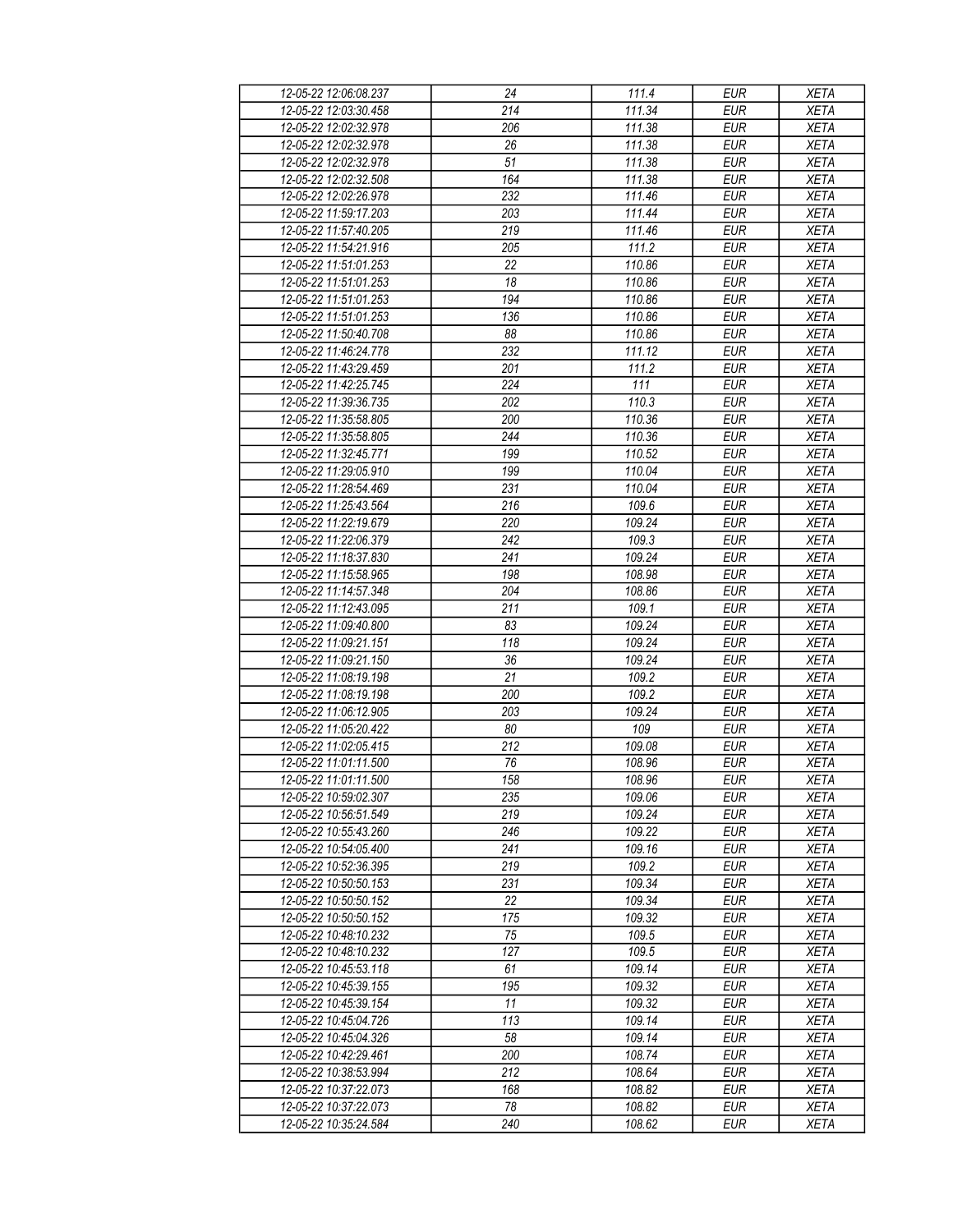| 12-05-22 10:32:17.246 | 138              | 109    | <b>EUR</b>       | <b>XETA</b> |
|-----------------------|------------------|--------|------------------|-------------|
| 12-05-22 10:32:17.246 | 91               | 109    | <b>EUR</b>       | <b>XETA</b> |
| 12-05-22 10:30:00.056 | 239              | 109.04 | <b>EUR</b>       | <b>XETA</b> |
| 12-05-22 10:29:18.137 | 156              | 109.04 | <b>EUR</b>       | <b>XETA</b> |
| 12-05-22 10:29:18.137 | 78               | 109.04 | <b>EUR</b>       | <b>XETA</b> |
| 12-05-22 10:25:53.462 | 203              | 108.8  | <b>EUR</b>       | <b>XETA</b> |
| 12-05-22 10:23:07.467 | 221              | 108.38 | <b>EUR</b>       | <b>XETA</b> |
| 12-05-22 10:22:45.081 | $\overline{216}$ | 108.4  | <b>EUR</b>       | <b>XETA</b> |
| 12-05-22 10:20:00.222 | 192              | 108.36 | <b>EUR</b>       | <b>XETA</b> |
| 12-05-22 10:20:00.222 | 20               | 108.36 | <b>EUR</b>       | <b>XETA</b> |
| 12-05-22 10:17:42.513 | 175              | 108.5  | <b>EUR</b>       | <b>XETA</b> |
| 12-05-22 10:17:42.512 | 41               | 108.5  | <b>EUR</b>       | <b>XETA</b> |
| 12-05-22 10:17:17.591 | 217              | 108.52 | <b>EUR</b>       | <b>XETA</b> |
| 12-05-22 10:14:55.122 | 203              | 108.64 | <b>EUR</b>       | <b>XETA</b> |
| 12-05-22 10:11:46.049 | 223              | 108.76 | EUR              | <b>XETA</b> |
| 12-05-22 10:11:46.049 | 8                | 108.76 | <b>EUR</b>       | <b>XETA</b> |
| 12-05-22 10:11:46.049 | $\overline{29}$  | 108.76 | EUR              | <b>XETA</b> |
|                       |                  |        |                  |             |
| 12-05-22 10:11:46.049 | 201              | 108.76 | <b>EUR</b>       | <b>XETA</b> |
| 12-05-22 10:08:59.635 | 236              | 109.12 | <b>EUR</b>       | <b>XETA</b> |
| 12-05-22 10:07:16.063 | 88               | 109.08 | <b>EUR</b>       | <b>XETA</b> |
| 12-05-22 10:05:05.936 | 167              | 109.16 | <b>EUR</b>       | <b>XETA</b> |
| 12-05-22 10:04:43.737 | 52               | 109.2  | <b>EUR</b>       | <b>XETA</b> |
| 12-05-22 10:04:37.515 | 194              | 109.2  | <b>EUR</b>       | <b>XETA</b> |
| 12-05-22 10:02:41.169 | 212              | 109.38 | <b>EUR</b>       | <b>XETA</b> |
| 12-05-22 10:00:28.393 | 202              | 109.5  | <b>EUR</b>       | <b>XETA</b> |
| 12-05-22 09:59:44.574 | 205              | 109.42 | EUR              | <b>XETA</b> |
| 12-05-22 09:57:16.343 | 120              | 109.58 | <b>EUR</b>       | <b>XETA</b> |
| 12-05-22 09:57:16.342 | 110              | 109.58 | <b>EUR</b>       | <b>XETA</b> |
| 12-05-22 09:53:58.216 | 129              | 109.38 | $E\overline{UR}$ | <b>XETA</b> |
| 12-05-22 09:53:58.216 | 91               | 109.38 | <b>EUR</b>       | <b>XETA</b> |
| 12-05-22 09:53:58.216 | 223              | 109.38 | <b>EUR</b>       | <b>XETA</b> |
| 12-05-22 09:50:57.434 | 199              | 109.4  | <b>EUR</b>       | <b>XETA</b> |
| 12-05-22 09:48:28.085 | 237              | 109.16 | <b>EUR</b>       | <b>XETA</b> |
| 12-05-22 09:47:02.329 | 94               | 109.38 | <b>EUR</b>       | <b>XETA</b> |
| 12-05-22 09:47:02.294 | 138              | 109.38 | <b>EUR</b>       | <b>XETA</b> |
| 12-05-22 09:45:47.371 | 110              | 109.48 | <b>EUR</b>       | <b>XETA</b> |
| 12-05-22 09:45:47.371 | 94               | 109.48 | <b>EUR</b>       | <b>XETA</b> |
| 12-05-22 09:42:46.381 | 232              | 109.66 | <b>EUR</b>       | <b>XETA</b> |
| 12-05-22 09:41:03.045 | 233              | 109.7  | <b>EUR</b>       | <b>XETA</b> |
| 12-05-22 09:39:34.897 | 228              | 109.92 | <b>EUR</b>       | <b>XETA</b> |
| 12-05-22 09:36:26.267 | 238              | 109.92 | <b>EUR</b>       | <b>XETA</b> |
| 12-05-22 09:35:00.966 | 70               | 109.96 | <b>EUR</b>       | <b>XETA</b> |
| 12-05-22 09:35:00.966 | 15               | 109.96 | <b>EUR</b>       | <b>XETA</b> |
| 12-05-22 09:35:00.966 | 116              | 109.96 | <b>EUR</b>       | <b>XETA</b> |
| 12-05-22 09:33:24.417 | 113              | 109.96 | <b>EUR</b>       | <b>XETA</b> |
| 12-05-22 09:33:24.417 | 118              | 109.96 | <b>EUR</b>       | <b>XETA</b> |
| 12-05-22 09:31:19.699 | 206              | 110.14 | <b>EUR</b>       | <b>XETA</b> |
| 12-05-22 09:29:43.813 | 16               | 110.02 | <b>EUR</b>       | <b>XETA</b> |
| 12-05-22 09:29:43.813 | 200              | 110.02 | <b>EUR</b>       | <b>XETA</b> |
| 12-05-22 09:27:54.441 | 244              | 109.74 | <b>EUR</b>       | <b>XETA</b> |
| 12-05-22 09:25:08.595 | 207              | 109.92 | <b>EUR</b>       | <b>XETA</b> |
| 12-05-22 09:24:11.669 | 209              | 110.02 | <b>EUR</b>       | <b>XETA</b> |
| 12-05-22 09:23:02.017 | 82               | 110.04 | <b>EUR</b>       | <b>XETA</b> |
| 12-05-22 09:23:02.017 | 126              | 110.04 | <b>EUR</b>       | <b>XETA</b> |
| 12-05-22 09:20:08.135 | 216              | 110    | <b>EUR</b>       | <b>XETA</b> |
| 12-05-22 09:18:42.096 | 33               | 110.42 | <b>EUR</b>       | <b>XETA</b> |
| 12-05-22 09:18:42.097 | 197              | 110.42 | <b>EUR</b>       | <b>XETA</b> |
| 12-05-22 09:17:30.723 | 40               | 110.54 | <b>EUR</b>       | <b>XETA</b> |
| 12-05-22 09:17:30.723 | 200              | 110.54 | <b>EUR</b>       | <b>XETA</b> |
| 12-05-22 09:14:37.430 | 215              | 110.1  | <b>EUR</b>       | <b>XETA</b> |
| 12-05-22 09:14:37.430 | 26               | 110.1  | <b>EUR</b>       | <b>XETA</b> |
|                       |                  |        |                  |             |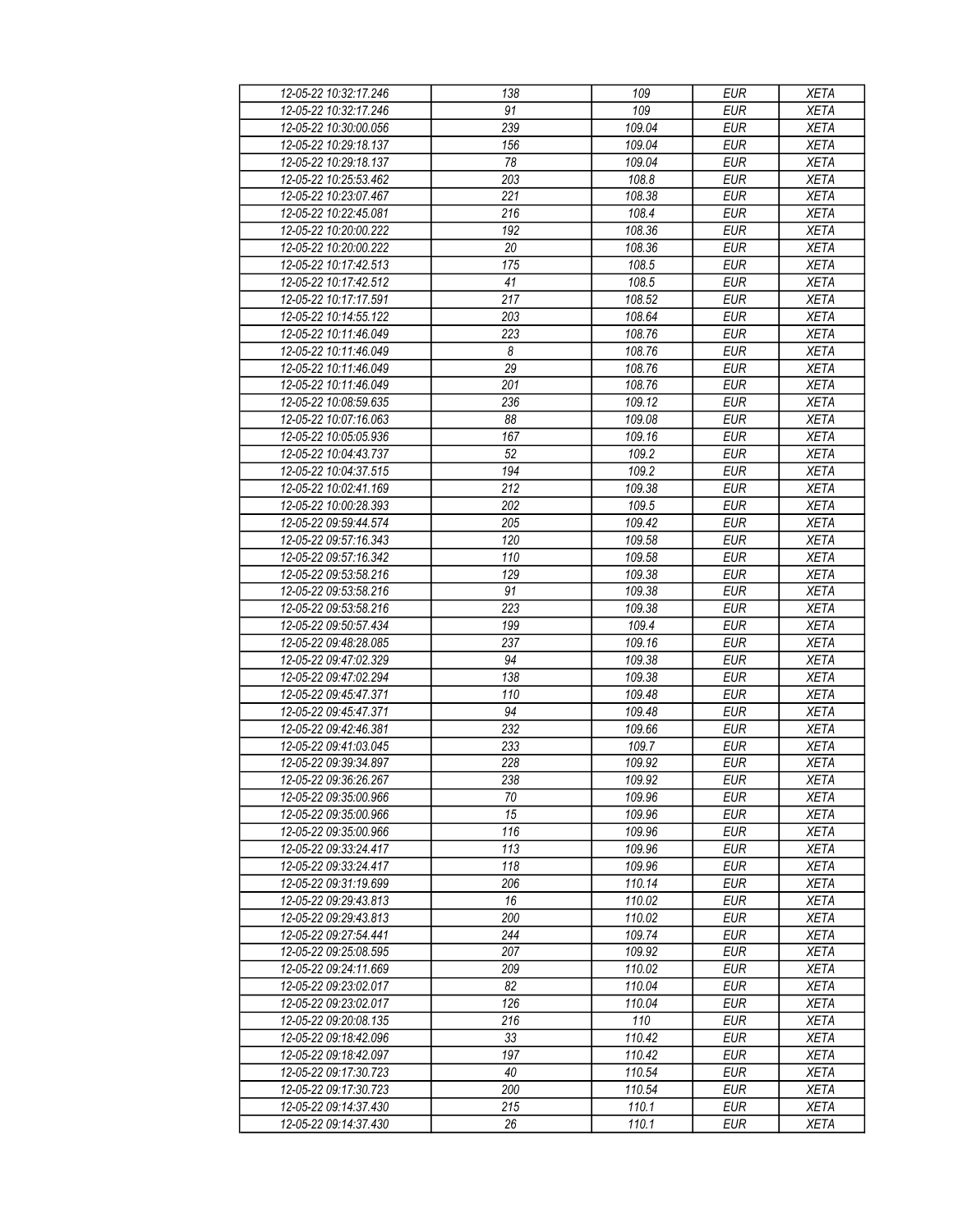| 12-05-22 09:12:19.755 | 245              | 110.32 | <b>EUR</b>       | <b>XETA</b> |
|-----------------------|------------------|--------|------------------|-------------|
| 12-05-22 09:11:58.831 | 224              | 110.24 | <b>EUR</b>       | <b>XETA</b> |
| 12-05-22 09:09:42.331 | $\overline{7}$   | 110.46 | <b>EUR</b>       | <b>XETA</b> |
| 12-05-22 09:09:42.331 | 195              | 110.46 | <b>EUR</b>       | <b>XETA</b> |
| 12-05-22 09:07:27.106 | 45               | 111.32 | <b>EUR</b>       | <b>XETA</b> |
| 12-05-22 09:07:25.561 | 178              | 111.32 | <b>EUR</b>       | <b>XETA</b> |
| 12-05-22 09:07:25.561 | 220              | 111.32 | <b>EUR</b>       | <b>XETA</b> |
| 12-05-22 09:07:14.864 | 25               | 111.26 | <b>EUR</b>       | <b>XETA</b> |
| 12-05-22 09:05:07.705 | 210              | 111.4  | <b>EUR</b>       | <b>XETA</b> |
| 12-05-22 09:02:38.506 | 215              | 111.84 | <b>EUR</b>       | <b>XETA</b> |
| 12-05-22 09:02:38.646 | 208              | 111.82 | <b>EUR</b>       | <b>XETA</b> |
| 12-05-22 09:00:53.712 | 207              | 111.74 | <b>EUR</b>       | <b>XETA</b> |
| 12-05-22 08:58:16.008 | 143              | 111.16 | <b>EUR</b>       | <b>XETA</b> |
| 12-05-22 08:58:16.008 | 65               | 111.16 | <b>EUR</b>       | <b>XETA</b> |
| 12-05-22 08:58:16.008 | 34               | 111.16 | EUR              | <b>XETA</b> |
| 12-05-22 08:57:52.192 | 210              | 110.88 | <b>EUR</b>       | <b>XETA</b> |
| 12-05-22 08:57:52.192 | 20               | 110.88 | EUR              | <b>XETA</b> |
| 12-05-22 08:55:33.123 | 214              | 111.08 | <b>EUR</b>       | <b>XETA</b> |
| 12-05-22 08:55:33.123 | 29               | 111.08 | <b>EUR</b>       | <b>XETA</b> |
|                       |                  |        |                  |             |
| 12-05-22 08:53:15.312 | 198              | 111.74 | <b>EUR</b>       | <b>XETA</b> |
| 12-05-22 08:53:01.933 | 222              | 111.8  | <b>EUR</b>       | <b>XETA</b> |
| 12-05-22 08:50:59.854 | 219              | 111.46 | <b>EUR</b>       | <b>XETA</b> |
| 12-05-22 08:49:13.017 | 218              | 110.96 | <b>EUR</b>       | <b>XETA</b> |
| 12-05-22 08:48:07.519 | 81               | 111.08 | <b>EUR</b>       | <b>XETA</b> |
| 12-05-22 08:47:44.064 | 233              | 110.78 | <b>EUR</b>       | <b>XETA</b> |
| 12-05-22 08:45:19.930 | 245              | 109.88 | EUR              | <b>XETA</b> |
| 12-05-22 08:42:56.255 | 216              | 109.3  | <b>EUR</b>       | <b>XETA</b> |
| 12-05-22 08:42:56.255 | 228              | 109.3  | <b>EUR</b>       | <b>XETA</b> |
| 12-05-22 08:41:13.803 | 58               | 108.44 | $E\overline{UR}$ | <b>XETA</b> |
| 12-05-22 08:41:13.803 | 57               | 108.44 | <b>EUR</b>       | <b>XETA</b> |
| 12-05-22 08:41:13.803 | 89               | 108.44 | <b>EUR</b>       | <b>XETA</b> |
| 12-05-22 08:38:42.153 | 87               | 108.48 | <b>EUR</b>       | <b>XETA</b> |
| 12-05-22 08:38:37.870 | 113              | 108.48 | <b>EUR</b>       | <b>XETA</b> |
| 12-05-22 08:38:37.870 | 26               | 108.48 | <b>EUR</b>       | <b>XETA</b> |
| 12-05-22 08:38:37.869 | 198              | 108.48 | <b>EUR</b>       | <b>XETA</b> |
| 12-05-22 08:36:44.998 | 208              | 108.84 | <b>EUR</b>       | <b>XETA</b> |
| 12-05-22 08:35:20.112 | 200              | 109.2  | <b>EUR</b>       | <b>XETA</b> |
| 12-05-22 08:34:56.394 | 13               | 109.24 | <b>EUR</b>       | <b>XETA</b> |
| 12-05-22 08:34:30.040 | 99               | 109.24 | <b>EUR</b>       | <b>XETA</b> |
| 12-05-22 08:34:30.040 | $\overline{123}$ | 109.24 | <b>EUR</b>       | <b>XETA</b> |
| 12-05-22 08:33:05.431 | 205              | 109.08 | <b>EUR</b>       | <b>XETA</b> |
| 12-05-22 08:31:04.557 | 213              | 109.16 | <b>EUR</b>       | <b>XETA</b> |
| 12-05-22 08:30:53.834 | 71               | 109.16 | <b>EUR</b>       | <b>XETA</b> |
| 12-05-22 08:30:53.834 | 133              | 109.16 | <b>EUR</b>       | <b>XETA</b> |
| 12-05-22 08:29:38.431 | 226              | 109.16 | <b>EUR</b>       | <b>XETA</b> |
| 12-05-22 08:27:29.653 | 217              | 109.34 | <b>EUR</b>       | <b>XETA</b> |
| 12-05-22 08:26:39.729 | 232              | 109.4  | <b>EUR</b>       | <b>XETA</b> |
| 12-05-22 08:25:28.554 | 246              | 109.42 | <b>EUR</b>       | <b>XETA</b> |
| 12-05-22 08:23:49.095 | 163              | 109.18 | <b>EUR</b>       | <b>XETA</b> |
| 12-05-22 08:23:48.097 | 54               | 109.18 | <b>EUR</b>       | <b>XETA</b> |
| 12-05-22 08:23:06.020 | 30               | 109.24 | <b>EUR</b>       | <b>XETA</b> |
| 12-05-22 08:23:05.620 | 210              | 109.24 | <b>EUR</b>       | <b>XETA</b> |
| 12-05-22 08:22:40.052 | 213              | 109.14 | <b>EUR</b>       | <b>XETA</b> |
| 12-05-22 08:21:22.370 | 47               | 109.38 | <b>EUR</b>       | <b>XETA</b> |
| 12-05-22 08:21:22.370 | 172              | 109.38 | <b>EUR</b>       | <b>XETA</b> |
| 12-05-22 08:20:51.088 | 49               | 109.34 | <b>EUR</b>       | <b>XETA</b> |
| 12-05-22 08:20:13.031 | 214              | 109.72 | <b>EUR</b>       | <b>XETA</b> |
| 12-05-22 08:20:10.116 | 7                | 109.72 | <b>EUR</b>       | <b>XETA</b> |
| 12-05-22 08:19:38.213 | 199              | 110    | <b>EUR</b>       | <b>XETA</b> |
| 12-05-22 08:18:16.389 | 222              | 110.06 | <b>EUR</b>       | <b>XETA</b> |
| 12-05-22 08:16:59.791 | 212              | 110.22 | <b>EUR</b>       | <b>XETA</b> |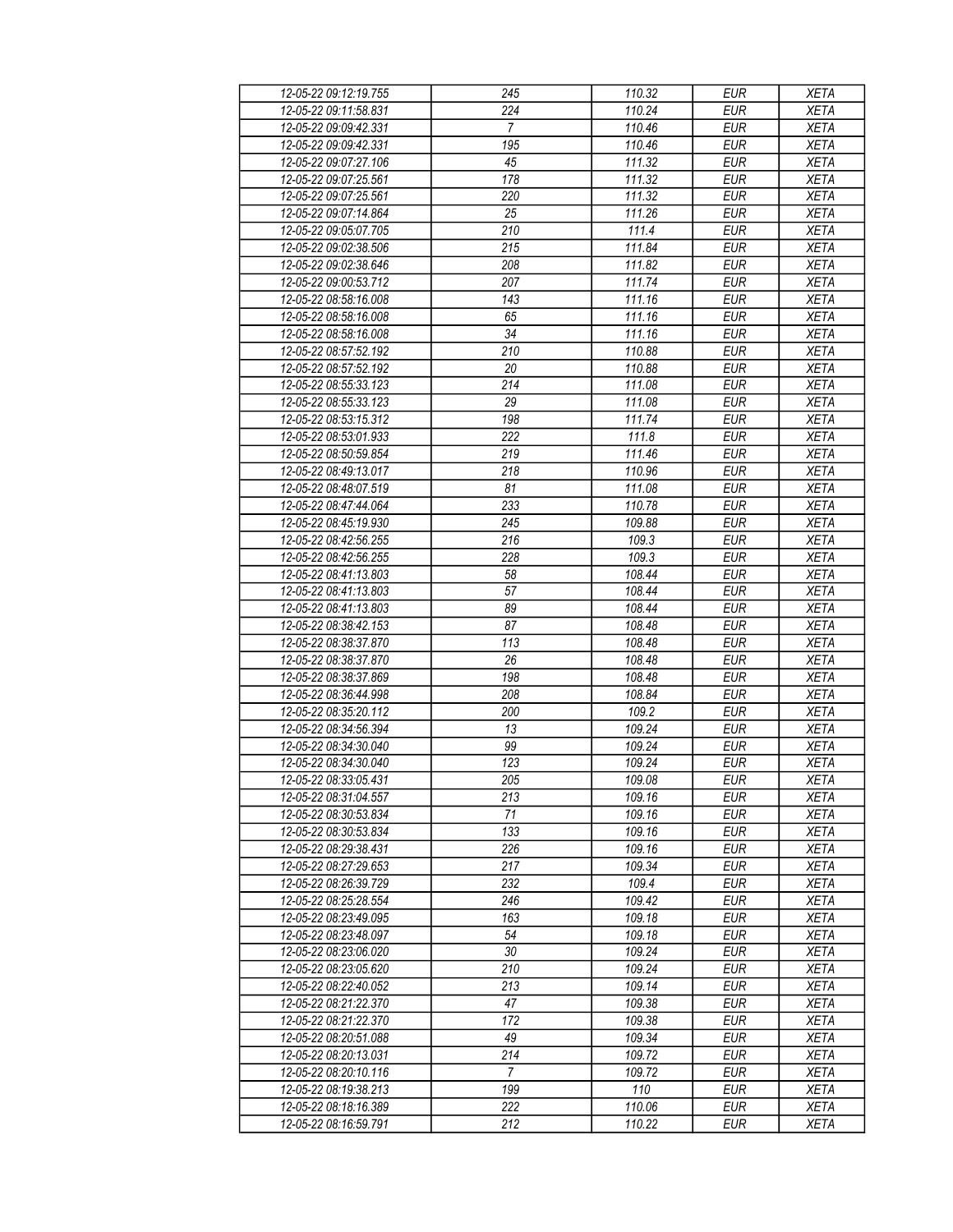| 12-05-22 08:16:36.391 | 204 | 110.2  | <b>EUR</b> | <b>XETA</b> |
|-----------------------|-----|--------|------------|-------------|
| 12-05-22 08:14:38.015 | 178 | 109.88 | <b>EUR</b> | <b>XETA</b> |
| 12-05-22 08:14:38.015 | 50  | 109.88 | <b>EUR</b> | <b>XETA</b> |
| 12-05-22 08:13:23.538 | 243 | 108.86 | <b>EUR</b> | <b>XETA</b> |
| 12-05-22 08:13:12.760 | 244 | 108.88 | <b>EUR</b> | <b>XETA</b> |
| 12-05-22 08:11:33.363 | 227 | 109.2  | <b>EUR</b> | <b>XETA</b> |
| 12-05-22 08:10:20.268 | 199 | 109.48 | <b>EUR</b> | <b>XETA</b> |
| 12-05-22 08:09:57.017 | 221 | 109.74 | <b>EUR</b> | <b>XETA</b> |
| 12-05-22 08:08:26.492 | 226 | 109.8  | <b>EUR</b> | <b>XETA</b> |
| 12-05-22 08:07:57.571 | 205 | 109.66 | <b>EUR</b> | <b>XETA</b> |
| 12-05-22 08:07:04.270 | 245 | 109.88 | <b>EUR</b> | <b>XETA</b> |
| 12-05-22 08:05:40.996 | 222 | 109.84 | <b>EUR</b> | <b>XETA</b> |
| 12-05-22 08:04:34.288 | 213 | 109.9  | <b>EUR</b> | <b>XETA</b> |
| 12-05-22 08:03:21.726 | 231 | 110.1  | <b>EUR</b> | <b>XETA</b> |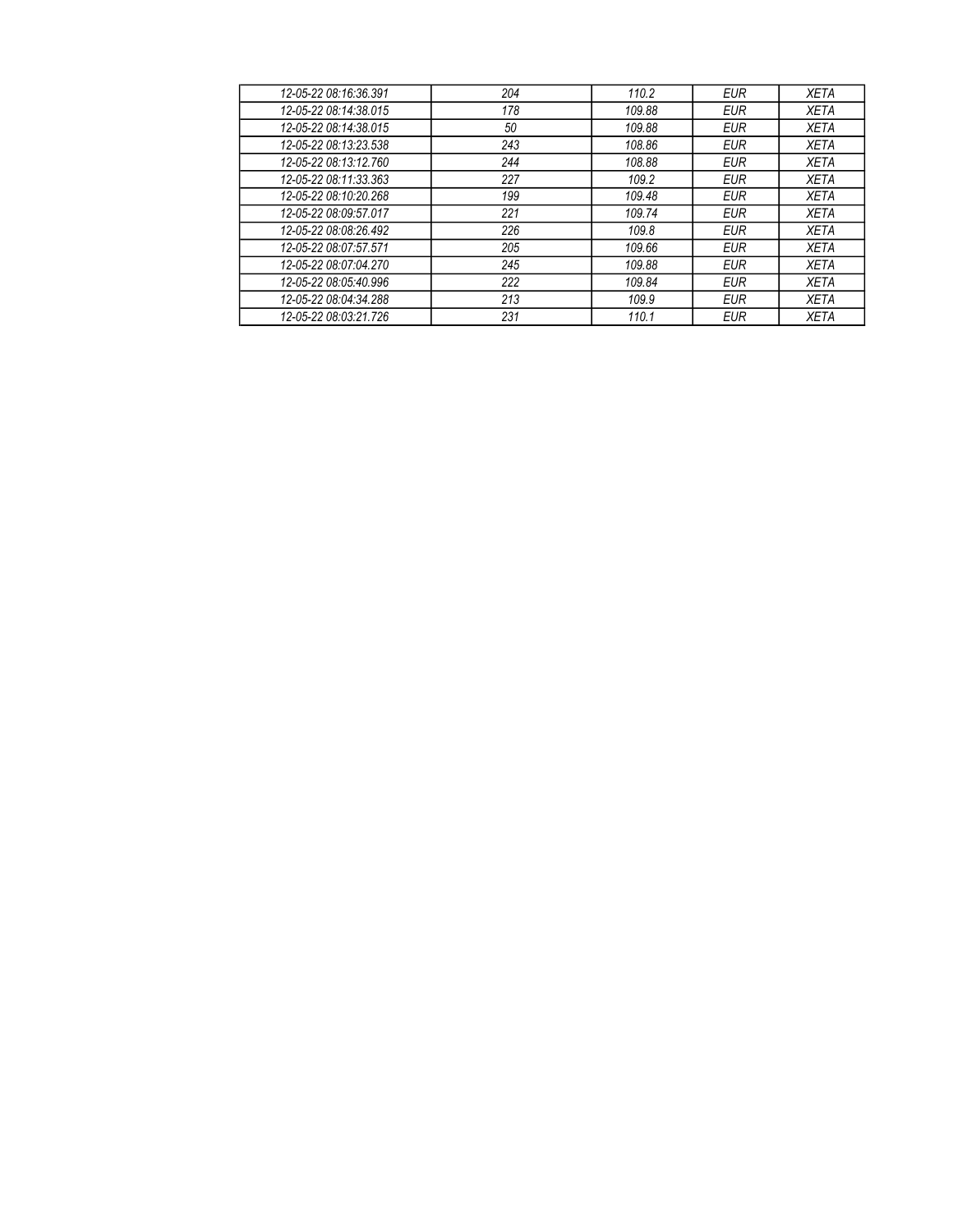## Each order relating to the buy-back programme above according to Art. 5 sec. 3 MAR in conjunction with Art. 25 sec. 1 and 2 MiFiR

In red colour are the fields according to Table 2 of the Annex of Del. Regulation (EU) 2017/580; alternatively you may report the

| Date and Time according to field 9 | <b>Segment MIC code</b><br>according to field 16 | <b>Transaction price</b><br>according to field 28 | <b>Price currency according</b><br>to field 29 | <b>Buy-sell indicator</b><br>according to field 32 |
|------------------------------------|--------------------------------------------------|---------------------------------------------------|------------------------------------------------|----------------------------------------------------|
| 12-05-22 16:21:30.771              | <b>XETA</b>                                      | 114.64                                            | <b>EUR</b>                                     | <b>BUY</b>                                         |
| 12-05-22 16:19:59.934              | <b>XETA</b>                                      | 114.58                                            | <b>EUR</b>                                     | <b>BUY</b>                                         |
| 12-05-22 16:19:59.933              | <b>XETA</b>                                      | 114.58                                            | <b>EUR</b>                                     | <b>BUY</b>                                         |
| 12-05-22 16:18:47.644              | <b>XETA</b>                                      | 114.64                                            | <b>EUR</b>                                     | <b>BUY</b>                                         |
| 12-05-22 16:16:46.673              | <b>XETA</b>                                      | 114.76                                            | <b>EUR</b>                                     | <b>BUY</b>                                         |
| 12-05-22 16:16:40.066              | <b>XETA</b>                                      | 114.76                                            | <b>EUR</b>                                     | <b>BUY</b>                                         |
| 12-05-22 16:16:39.990              | <b>XETA</b>                                      | 114.76                                            | <b>EUR</b>                                     | <b>BUY</b>                                         |
| 12-05-22 16:16:39.926              | <b>XETA</b>                                      | 114.76                                            | <b>EUR</b>                                     | <b>BUY</b>                                         |
| 12-05-22 16:16:39.876              | <b>XETA</b>                                      | 114.76                                            | <b>EUR</b>                                     | <b>BUY</b>                                         |
| 12-05-22 16:16:39.815              | <b>XETA</b>                                      | 114.76                                            | <b>EUR</b>                                     | <b>BUY</b>                                         |
| 12-05-22 16:16:39.743              | <b>XETA</b>                                      | 114.76                                            | <b>EUR</b>                                     | <b>BUY</b>                                         |
| 12-05-22 16:16:39.693              | <b>XETA</b>                                      | 114.76                                            | <b>EUR</b>                                     | <b>BUY</b>                                         |
| 12-05-22 16:14:59.988              | <b>XETA</b>                                      | 114.68                                            | <b>EUR</b>                                     | <b>BUY</b>                                         |
| 12-05-22 16:13:41.436              | <b>XETA</b>                                      | 114.66                                            | <b>EUR</b>                                     | <b>BUY</b>                                         |
| 12-05-22 16:11:13.413              | <b>XETA</b>                                      | 115.08                                            | <b>EUR</b>                                     | <b>BUY</b>                                         |
| 12-05-22 16:09:23.360              | <b>XETA</b>                                      | 114.98                                            | <b>EUR</b>                                     | <b>BUY</b>                                         |
| 12-05-22 16:08:35.616              | <b>XETA</b>                                      | 114.92                                            | <b>EUR</b>                                     | <b>BUY</b>                                         |
| 12-05-22 16:06:31.081              | <b>XETA</b>                                      | 114.76                                            | <b>EUR</b>                                     | <b>BUY</b>                                         |
| 12-05-22 16:06:31.081              | <b>XETA</b>                                      | 114.76                                            | <b>EUR</b>                                     | <b>BUY</b>                                         |
| 12-05-22 16:06:07.835              | <b>XETA</b>                                      | 114.64                                            | <b>EUR</b>                                     | <b>BUY</b>                                         |
| 12-05-22 16:04:16.468              | <b>XETA</b>                                      | 114.32                                            | <b>EUR</b>                                     | <b>BUY</b>                                         |
| 12-05-22 16:04:16.468              | <b>XETA</b>                                      | 114.32                                            | <b>EUR</b>                                     | <b>BUY</b>                                         |
| 12-05-22 16:04:12.337              | <b>XETA</b>                                      | 114.32                                            | <b>EUR</b>                                     | <b>BUY</b>                                         |
| 12-05-22 16:01:36.150              | <b>XETA</b>                                      | 114.18                                            | <b>EUR</b>                                     | <b>BUY</b>                                         |
| 12-05-22 16:00:09.470              | <b>XETA</b>                                      | 114.24                                            | <b>EUR</b>                                     | <b>BUY</b>                                         |
| 12-05-22 15:57:47.301              | <b>XETA</b>                                      | 114.32                                            | <b>EUR</b>                                     | <b>BUY</b>                                         |
| 12-05-22 15:56:11.721              | <b>XETA</b>                                      | 114.24                                            | <b>EUR</b>                                     | <b>BUY</b>                                         |
| 12-05-22 15:53:58.936              | <b>XETA</b>                                      | 114.34                                            | <b>EUR</b>                                     | <b>BUY</b>                                         |
| 12-05-22 15:51:38.370              | <b>XETA</b>                                      | 114.34                                            | <b>EUR</b>                                     | <b>BUY</b>                                         |
| 12-05-22 15:49:29.012              | <b>XETA</b>                                      | 114.22                                            | <b>EUR</b>                                     | <b>BUY</b>                                         |
| 12-05-22 15:47:23.682              | <b>XETA</b>                                      | 113.94                                            | <b>EUR</b>                                     | <b>BUY</b>                                         |
| 12-05-22 15:45:08.138              | <b>XETA</b>                                      | 113.94                                            | <b>EUR</b>                                     | <b>BUY</b>                                         |
| 12-05-22 15:43:05.753              | <b>XETA</b>                                      | 113.96                                            | <b>EUR</b>                                     | <b>BUY</b>                                         |
| 12-05-22 15:41:22.926              | <b>XETA</b>                                      | 113.9                                             | <b>EUR</b>                                     | <b>BUY</b>                                         |
| 12-05-22 15:39:48.452              | <b>XETA</b>                                      | 114.22                                            | <b>EUR</b>                                     | <b>BUY</b>                                         |
| 12-05-22 15:37:10.253              | <b>XETA</b>                                      | 113.94                                            | <b>EUR</b>                                     | <b>BUY</b>                                         |
| 12-05-22 15:34:32.420              | <b>XETA</b>                                      | 113.88                                            | <b>EUR</b>                                     | <b>BUY</b>                                         |
| 12-05-22 15:33:18.199              | <b>XETA</b>                                      | 114.22                                            | <b>EUR</b>                                     | <b>BUY</b>                                         |
| 12-05-22 15:29:54.972              | <b>XETA</b>                                      | 114.04                                            | <b>EUR</b>                                     | <b>BUY</b>                                         |
| 12-05-22 15:27:38.294              | <b>XETA</b>                                      | 114.16                                            | <b>EUR</b>                                     | <b>BUY</b>                                         |
| 12-05-22 15:25:51.699              | <b>XETA</b>                                      | 114.22                                            | <b>EUR</b>                                     | <b>BUY</b>                                         |
| 12-05-22 15:23:35.573              | <b>XETA</b>                                      | 114.12                                            | <b>EUR</b>                                     | <b>BUY</b>                                         |
| 12-05-22 15:21:05.197              | <b>XETA</b>                                      | 113.98                                            | <b>EUR</b>                                     | <b>BUY</b>                                         |
| 12-05-22 15:20:43.344              | <b>XETA</b>                                      | 113.98                                            | <b>EUR</b>                                     | <b>BUY</b>                                         |
| 12-05-22 15:18:22.193              | <b>XETA</b>                                      | 114.08                                            | <b>EUR</b>                                     | <b>BUY</b>                                         |
| 12-05-22 15:16:12.633              | <b>XETA</b>                                      | 113.92                                            | <b>EUR</b>                                     | <b>BUY</b>                                         |
| 12-05-22 15:14:17.354              | <b>XETA</b>                                      | 113.88                                            | <b>EUR</b>                                     | <b>BUY</b>                                         |
| 12-05-22 15:14:17.354              | <b>XETA</b>                                      | 113.88                                            | <b>EUR</b>                                     | <b>BUY</b>                                         |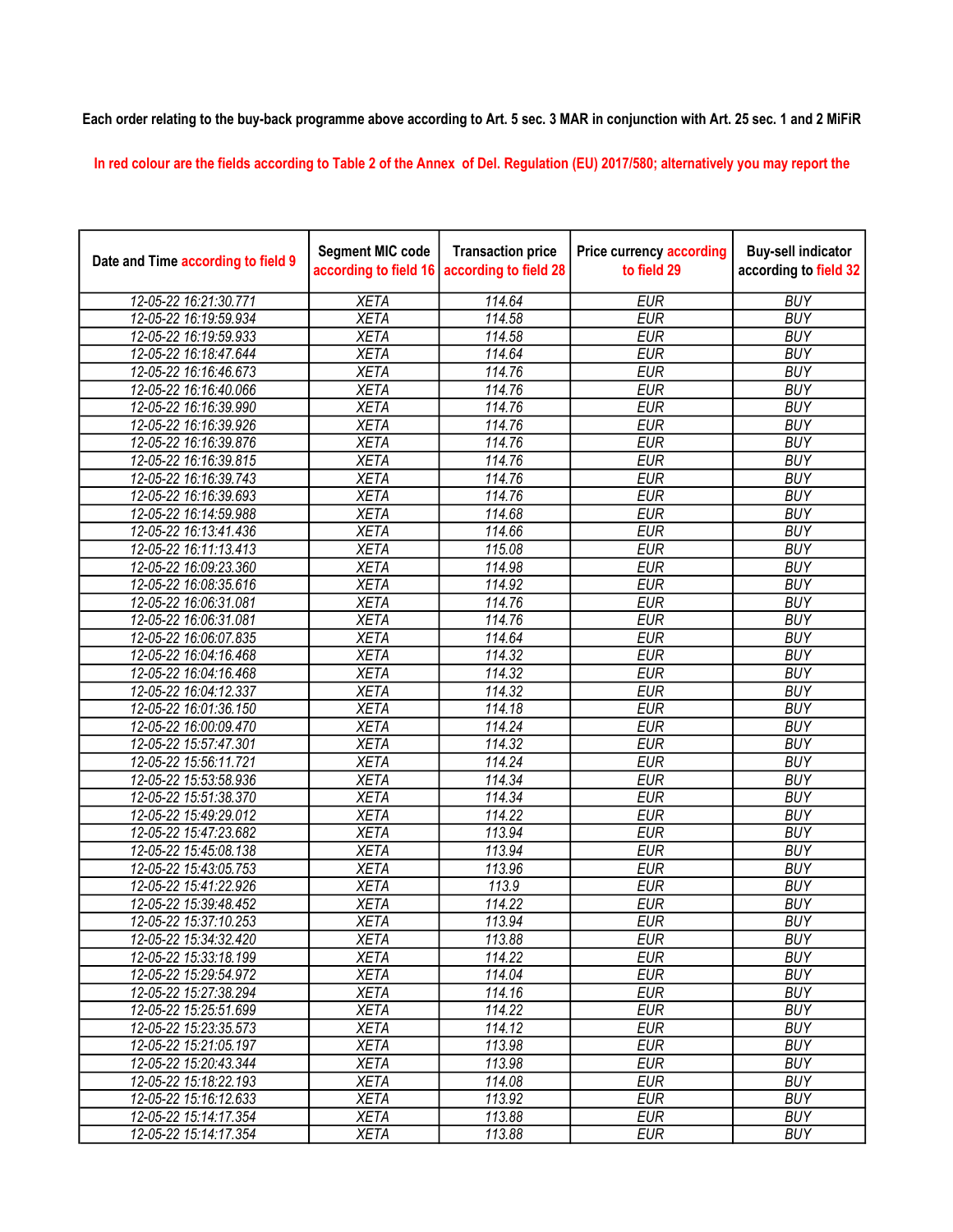| 12-05-22 15:12:53.024 | <b>XETA</b> | 113.52 | <b>EUR</b> | <b>BUY</b> |
|-----------------------|-------------|--------|------------|------------|
| 12-05-22 15:11:10.514 | <b>XETA</b> | 113.3  | <b>EUR</b> | <b>BUY</b> |
| 12-05-22 15:09:05.257 | <b>XETA</b> | 113.12 | <b>EUR</b> | <b>BUY</b> |
| 12-05-22 15:09:05.257 | <b>XETA</b> | 113.12 | <b>EUR</b> | <b>BUY</b> |
| 12-05-22 15:06:39.059 | <b>XETA</b> | 113.06 | <b>EUR</b> | <b>BUY</b> |
| 12-05-22 15:06:39.059 | <b>XETA</b> | 113.06 | <b>EUR</b> | <b>BUY</b> |
| 12-05-22 15:05:17.723 | <b>XETA</b> | 113.18 | <b>EUR</b> | <b>BUY</b> |
| 12-05-22 15:02:47.344 | <b>XETA</b> | 112.76 | <b>EUR</b> | <b>BUY</b> |
| 12-05-22 15:00:49.146 | <b>XETA</b> | 112.78 | <b>EUR</b> | <b>BUY</b> |
| 12-05-22 15:00:30.351 | <b>XETA</b> | 112.64 | <b>EUR</b> | <b>BUY</b> |
| 12-05-22 14:58:04.641 | <b>XETA</b> | 113.04 | <b>EUR</b> | <b>BUY</b> |
| 12-05-22 14:56:06.740 | <b>XETA</b> | 112.44 | <b>EUR</b> | <b>BUY</b> |
| 12-05-22 14:56:06.738 | <b>XETA</b> | 112.44 | <b>EUR</b> | <b>BUY</b> |
| 12-05-22 14:54:13.099 | <b>XETA</b> | 112.82 | <b>EUR</b> | <b>BUY</b> |
| 12-05-22 14:53:20.482 | <b>XETA</b> | 112.74 | <b>EUR</b> | <b>BUY</b> |
| 12-05-22 14:50:20.987 | <b>XETA</b> | 112.94 | <b>EUR</b> | <b>BUY</b> |
| 12-05-22 14:50:20.987 | <b>XETA</b> | 112.94 | <b>EUR</b> | <b>BUY</b> |
| 12-05-22 14:48:26.815 | <b>XETA</b> | 112.36 | <b>EUR</b> | <b>BUY</b> |
| 12-05-22 14:46:29.254 | <b>XETA</b> | 111.96 | <b>EUR</b> | <b>BUY</b> |
| 12-05-22 14:46:02.019 | <b>XETA</b> | 112    | <b>EUR</b> | <b>BUY</b> |
| 12-05-22 14:44:50.624 | <b>XETA</b> | 111.96 | <b>EUR</b> | <b>BUY</b> |
| 12-05-22 14:44:47.828 | <b>XETA</b> | 111.96 | <b>EUR</b> | <b>BUY</b> |
| 12-05-22 14:42:23.737 | <b>XETA</b> | 112.06 | <b>EUR</b> | <b>BUY</b> |
| 12-05-22 14:41:31.369 | <b>XETA</b> | 111.88 | <b>EUR</b> | <b>BUY</b> |
| 12-05-22 14:41:31.369 | <b>XETA</b> | 111.88 | <b>EUR</b> | <b>BUY</b> |
| 12-05-22 14:40:56.978 | <b>XETA</b> | 111.76 | <b>EUR</b> | <b>BUY</b> |
| 12-05-22 14:39:25.089 | <b>XETA</b> | 111.56 | <b>EUR</b> | <b>BUY</b> |
| 12-05-22 14:38:40.702 | <b>XETA</b> | 111.36 | <b>EUR</b> | <b>BUY</b> |
| 12-05-22 14:36:34.479 | <b>XETA</b> | 111.52 | <b>EUR</b> | <b>BUY</b> |
| 12-05-22 14:34:51.398 |             |        | <b>EUR</b> | <b>BUY</b> |
|                       | <b>XETA</b> | 111.62 |            |            |
| 12-05-22 14:34:51.398 | <b>XETA</b> | 111.62 | <b>EUR</b> | <b>BUY</b> |
| 12-05-22 14:33:11.091 | <b>XETA</b> | 111.88 | <b>EUR</b> | <b>BUY</b> |
| 12-05-22 14:31:35.625 | <b>XETA</b> | 111.8  | <b>EUR</b> | <b>BUY</b> |
| 12-05-22 14:31:35.625 | <b>XETA</b> | 111.8  | <b>EUR</b> | <b>BUY</b> |
| 12-05-22 14:31:35.625 | <b>XETA</b> | 111.8  | <b>EUR</b> | <b>BUY</b> |
| 12-05-22 14:31:34.227 | <b>XETA</b> | 111.8  | <b>EUR</b> | <b>BUY</b> |
| 12-05-22 14:31:00.054 | <b>XETA</b> | 111.76 | <b>EUR</b> | <b>BUY</b> |
| 12-05-22 14:27:50.085 | <b>XETA</b> | 111.64 | <b>EUR</b> | <b>BUY</b> |
| 12-05-22 14:27:26.768 | <b>XETA</b> | 111.7  | <b>EUR</b> | <b>BUY</b> |
| 12-05-22 14:25:07.843 | <b>XETA</b> | 111.76 | <b>EUR</b> | <b>BUY</b> |
| 12-05-22 14:22:01.730 | <b>XETA</b> | 111.78 | <b>EUR</b> | <b>BUY</b> |
| 12-05-22 14:21:17.579 | <b>XETA</b> | 111.76 | <b>EUR</b> | <b>BUY</b> |
| 12-05-22 14:21:17.579 | <b>XETA</b> | 111.76 | <b>EUR</b> | <b>BUY</b> |
| 12-05-22 14:18:13.025 | <b>XETA</b> | 111.56 | <b>EUR</b> | <b>BUY</b> |
| 12-05-22 14:18:13.014 | <b>XETA</b> | 111.54 | <b>EUR</b> | <b>BUY</b> |
| 12-05-22 14:15:30.756 | <b>XETA</b> | 111.6  | <b>EUR</b> | <b>BUY</b> |
| 12-05-22 14:14:22.980 | <b>XETA</b> | 111.4  | <b>EUR</b> | <b>BUY</b> |
| 12-05-22 14:14:22.980 | <b>XETA</b> | 111.4  | <b>EUR</b> | <b>BUY</b> |
| 12-05-22 14:12:30.428 | <b>XETA</b> | 111.44 | <b>EUR</b> | <b>BUY</b> |
| 12-05-22 14:10:17.312 | <b>XETA</b> | 111.4  | <b>EUR</b> | <b>BUY</b> |
| 12-05-22 14:10:17.312 | <b>XETA</b> | 111.4  | <b>EUR</b> | <b>BUY</b> |
| 12-05-22 14:08:34.846 | <b>XETA</b> | 111.26 | <b>EUR</b> | <b>BUY</b> |
|                       |             |        |            |            |
| 12-05-22 14:08:34.846 | <b>XETA</b> | 111.26 | <b>EUR</b> | <b>BUY</b> |
| 12-05-22 14:06:31.115 | <b>XETA</b> | 110.8  | <b>EUR</b> | <b>BUY</b> |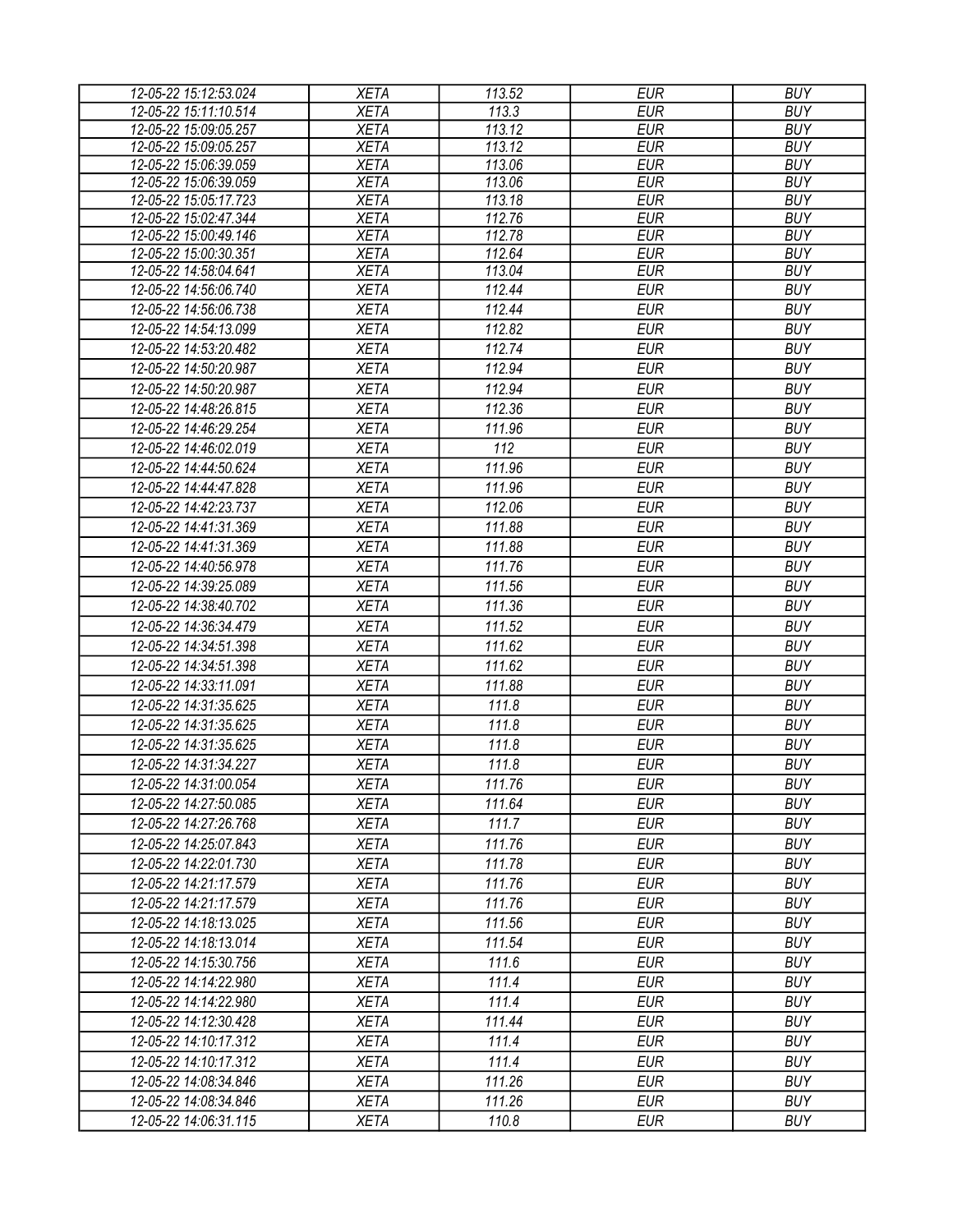| 12-05-22 14:04:24.043 | <b>XETA</b> | 110.6  | <b>EUR</b> | <b>BUY</b> |
|-----------------------|-------------|--------|------------|------------|
| 12-05-22 14:03:31.854 | <b>XETA</b> | 110.6  | <b>EUR</b> | <b>BUY</b> |
| 12-05-22 14:01:40.902 | <b>XETA</b> | 110.42 | <b>EUR</b> | <b>BUY</b> |
| 12-05-22 14:00:22.922 | <b>XETA</b> | 110.64 | <b>EUR</b> | <b>BUY</b> |
| 12-05-22 14:00:00.228 | <b>XETA</b> | 110.64 | <b>EUR</b> | <b>BUY</b> |
| 12-05-22 14:00:00.228 | <b>XETA</b> | 110.64 | <b>EUR</b> | <b>BUY</b> |
| 12-05-22 13:57:37.365 | <b>XETA</b> | 110.56 | <b>EUR</b> | <b>BUY</b> |
| 12-05-22 13:57:37.365 | <b>XETA</b> | 110.56 | <b>EUR</b> | <b>BUY</b> |
| 12-05-22 13:54:51.492 | <b>XETA</b> | 110.5  | <b>EUR</b> | <b>BUY</b> |
| 12-05-22 13:52:50.585 | <b>XETA</b> | 110.38 | <b>EUR</b> | <b>BUY</b> |
| 12-05-22 13:50:57.897 | <b>XETA</b> | 110.4  | <b>EUR</b> | <b>BUY</b> |
| 12-05-22 13:50:57.889 | <b>XETA</b> | 110.4  | <b>EUR</b> | <b>BUY</b> |
| 12-05-22 13:49:35.667 | <b>XETA</b> | 110.26 | <b>EUR</b> | <b>BUY</b> |
| 12-05-22 13:46:24.068 | <b>XETA</b> | 110.24 | <b>EUR</b> | <b>BUY</b> |
| 12-05-22 13:45:36.723 | <b>XETA</b> | 110.22 | <b>EUR</b> | <b>BUY</b> |
| 12-05-22 13:43:48.587 | <b>XETA</b> | 110.14 | <b>EUR</b> | <b>BUY</b> |
| 12-05-22 13:40:43.273 | <b>XETA</b> | 110.08 | <b>EUR</b> | <b>BUY</b> |
| 12-05-22 13:39:47.678 | <b>XETA</b> | 109.96 | <b>EUR</b> | <b>BUY</b> |
| 12-05-22 13:39:02.514 | <b>XETA</b> | 109.96 | <b>EUR</b> | <b>BUY</b> |
| 12-05-22 13:36:55.771 | <b>XETA</b> | 109.9  | <b>EUR</b> | <b>BUY</b> |
| 12-05-22 13:34:54.685 | <b>XETA</b> | 109.8  | <b>EUR</b> | <b>BUY</b> |
| 12-05-22 13:34:10.964 | <b>XETA</b> | 109.9  | <b>EUR</b> | <b>BUY</b> |
| 12-05-22 13:32:26.078 | <b>XETA</b> | 110.14 | <b>EUR</b> | <b>BUY</b> |
| 12-05-22 13:32:26.078 | <b>XETA</b> | 110.14 | <b>EUR</b> | <b>BUY</b> |
| 12-05-22 13:30:29.129 | <b>XETA</b> | 110.12 | <b>EUR</b> | <b>BUY</b> |
| 12-05-22 13:28:40.284 | <b>XETA</b> | 109.66 | <b>EUR</b> | <b>BUY</b> |
| 12-05-22 13:26:50.558 | <b>XETA</b> | 110.02 | <b>EUR</b> | <b>BUY</b> |
| 12-05-22 13:22:58.267 | <b>XETA</b> | 110.22 | <b>EUR</b> | <b>BUY</b> |
| 12-05-22 13:21:48.200 | <b>XETA</b> | 110.3  | <b>EUR</b> | <b>BUY</b> |
| 12-05-22 13:21:48.200 | <b>XETA</b> | 110.3  | <b>EUR</b> | <b>BUY</b> |
| 12-05-22 13:19:21.383 | <b>XETA</b> | 110.42 | <b>EUR</b> | <b>BUY</b> |
| 12-05-22 13:19:21.383 | <b>XETA</b> | 110.42 | <b>EUR</b> | <b>BUY</b> |
| 12-05-22 13:16:17.465 | <b>XETA</b> | 110.72 | <b>EUR</b> | <b>BUY</b> |
| 12-05-22 13:15:18.077 | <b>XETA</b> | 110.74 | <b>EUR</b> | <b>BUY</b> |
| 12-05-22 13:15:18.077 | <b>XETA</b> | 110.74 | <b>EUR</b> | <b>BUY</b> |
| 12-05-22 13:15:17.944 | <b>XETA</b> | 110.74 | <b>EUR</b> | <b>BUY</b> |
| 12-05-22 13:12:23.001 | <b>XETA</b> | 110.96 | <b>EUR</b> | <b>BUY</b> |
| 12-05-22 13:08:28.202 | <b>XETA</b> | 110.92 | <b>EUR</b> | <b>BUY</b> |
| 12-05-22 13:08:28.219 | <b>XETA</b> | 110.92 | <b>EUR</b> | <b>BUY</b> |
| 12-05-22 13:08:28.214 | <b>XETA</b> | 110.92 | <b>EUR</b> | <b>BUY</b> |
| 12-05-22 13:08:22.480 | <b>XETA</b> | 110.92 | <b>EUR</b> | <b>BUY</b> |
| 12-05-22 13:07:13.878 | <b>XETA</b> | 110.92 | <b>EUR</b> | <b>BUY</b> |
| 12-05-22 13:03:30.082 | <b>XETA</b> | 110.9  | <b>EUR</b> | <b>BUY</b> |
| 12-05-22 13:03:30.081 | <b>XETA</b> | 110.9  | <b>EUR</b> | <b>BUY</b> |
| 12-05-22 13:00:03.651 | <b>XETA</b> | 110.78 | <b>EUR</b> | <b>BUY</b> |
| 12-05-22 12:59:23.141 | <b>XETA</b> | 110.86 | <b>EUR</b> | <b>BUY</b> |
| 12-05-22 12:55:18.530 | <b>XETA</b> | 110.9  | <b>EUR</b> | <b>BUY</b> |
| 12-05-22 12:53:58.876 | <b>XETA</b> | 110.98 | <b>EUR</b> | <b>BUY</b> |
| 12-05-22 12:51:51.044 | <b>XETA</b> | 110.96 | <b>EUR</b> | <b>BUY</b> |
| 12-05-22 12:49:51.087 | <b>XETA</b> | 110.92 | <b>EUR</b> | <b>BUY</b> |
| 12-05-22 12:47:12.001 | <b>XETA</b> | 110.92 | <b>EUR</b> | <b>BUY</b> |
| 12-05-22 12:47:12.001 | <b>XETA</b> | 110.92 | <b>EUR</b> | <b>BUY</b> |
| 12-05-22 12:42:53.950 | <b>XETA</b> | 110.72 | <b>EUR</b> | <b>BUY</b> |
|                       |             |        |            |            |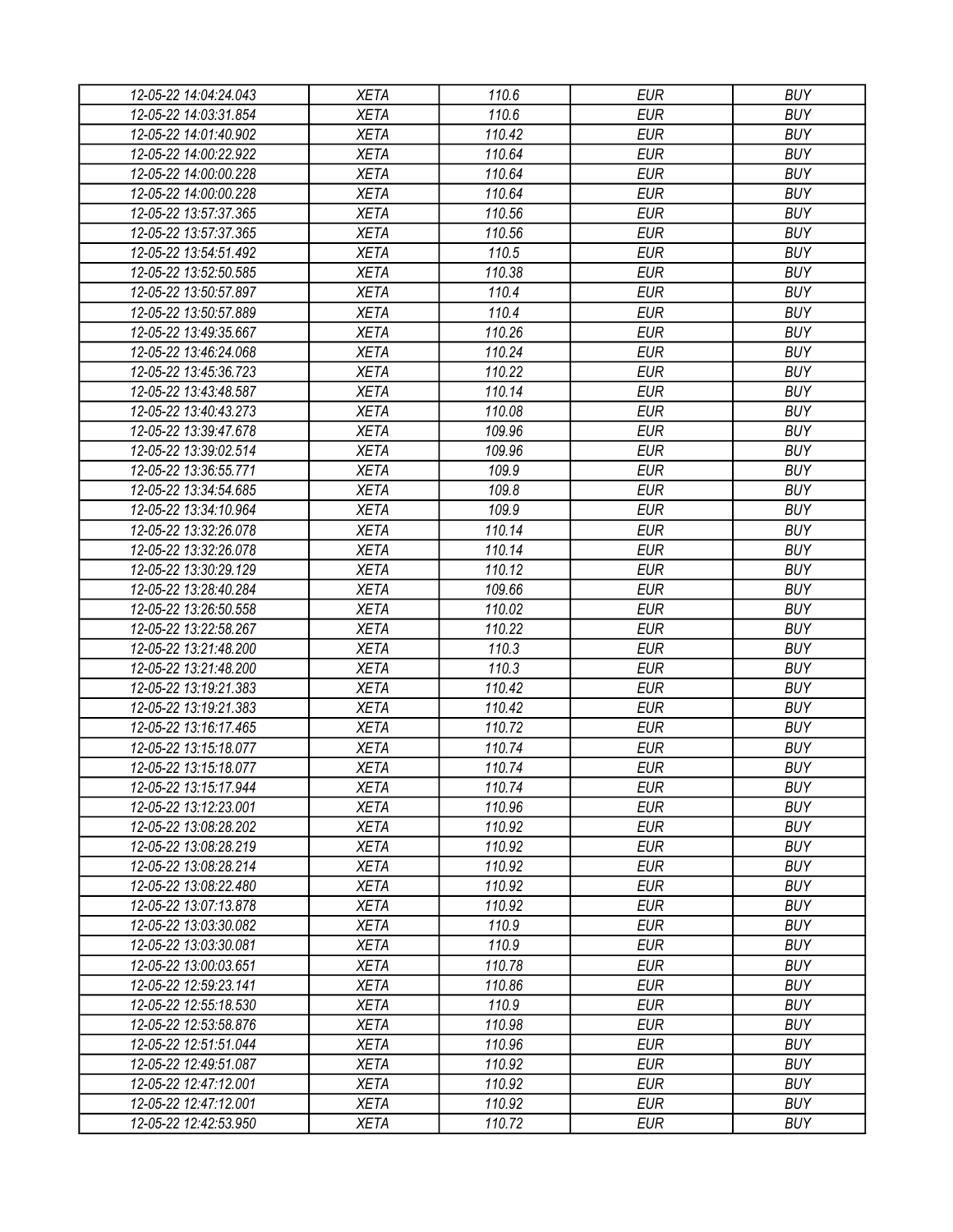| 12-05-22 12:42:53.865 | <b>XETA</b> | 110.72           | <b>EUR</b>               | <b>BUY</b>               |
|-----------------------|-------------|------------------|--------------------------|--------------------------|
| 12-05-22 12:42:53.865 | <b>XETA</b> | 110.72           | <b>EUR</b>               | <b>BUY</b>               |
| 12-05-22 12:42:45.347 | <b>XETA</b> | 110.74           | <b>EUR</b>               | <b>BUY</b>               |
| 12-05-22 12:38:50.551 | <b>XETA</b> | 110.92           | <b>EUR</b>               | <b>BUY</b>               |
| 12-05-22 12:38:49.077 | <b>XETA</b> | 110.92           | <b>EUR</b>               | <b>BUY</b>               |
| 12-05-22 12:38:49.075 | <b>XETA</b> | 110.92           | <b>EUR</b>               | <b>BUY</b>               |
| 12-05-22 12:38:49.075 | <b>XETA</b> | 110.92           | <b>EUR</b>               | <b>BUY</b>               |
| 12-05-22 12:35:17.141 | <b>XETA</b> | 111.2            | <b>EUR</b>               | <b>BUY</b>               |
| 12-05-22 12:34:28.936 | <b>XETA</b> | 111.14           | <b>EUR</b>               | <b>BUY</b>               |
| 12-05-22 12:34:28.936 | <b>XETA</b> | 111.14           | <b>EUR</b>               | <b>BUY</b>               |
| 12-05-22 12:30:09.287 | <b>XETA</b> | 111.26           | <b>EUR</b>               | <b>BUY</b>               |
| 12-05-22 12:27:15.408 | <b>XETA</b> | 111.58           | <b>EUR</b>               | <b>BUY</b>               |
| 12-05-22 12:27:15.404 | <b>XETA</b> | 111.58           | <b>EUR</b>               | <b>BUY</b>               |
| 12-05-22 12:22:27.259 | <b>XETA</b> | 111.8            | <b>EUR</b>               | <b>BUY</b>               |
| 12-05-22 12:22:27.255 | <b>XETA</b> | 111.8            | <b>EUR</b>               | <b>BUY</b>               |
| 12-05-22 12:19:32.652 | <b>XETA</b> | 111.9            | <b>EUR</b>               | <b>BUY</b>               |
| 12-05-22 12:17:44.439 | <b>XETA</b> | 111.6            | <b>EUR</b>               | <b>BUY</b>               |
| 12-05-22 12:14:07.873 | <b>XETA</b> | 112.1            | <b>EUR</b>               | <b>BUY</b>               |
| 12-05-22 12:10:53.486 | <b>XETA</b> | 111.24           | <b>EUR</b>               | <b>BUY</b>               |
| 12-05-22 12:10:03.967 | <b>XETA</b> | 111.36           | <b>EUR</b>               | <b>BUY</b>               |
| 12-05-22 12:10:03.966 | <b>XETA</b> | 111.36           | <b>EUR</b>               | <b>BUY</b>               |
| 12-05-22 12:07:29.771 | <b>XETA</b> | 111.44           | <b>EUR</b>               | <b>BUY</b>               |
| 12-05-22 12:07:19.037 | <b>XETA</b> | 111.44           | <b>EUR</b>               | <b>BUY</b>               |
| 12-05-22 12:06:08.237 | <b>XETA</b> | 111.4            | <b>EUR</b>               | <b>BUY</b>               |
| 12-05-22 12:06:08.237 | <b>XETA</b> | 111.4            | <b>EUR</b>               | <b>BUY</b>               |
| 12-05-22 12:06:08.237 | <b>XETA</b> | 111.4            | <b>EUR</b>               | <b>BUY</b>               |
| 12-05-22 12:03:30.458 | <b>XETA</b> | 111.34           | <b>EUR</b>               | <b>BUY</b>               |
| 12-05-22 12:02:32.978 | <b>XETA</b> | 111.38           | <b>EUR</b>               | <b>BUY</b>               |
| 12-05-22 12:02:32.978 | <b>XETA</b> | 111.38           | <b>EUR</b>               | <b>BUY</b>               |
| 12-05-22 12:02:32.978 | <b>XETA</b> | 111.38           | <b>EUR</b>               | <b>BUY</b>               |
| 12-05-22 12:02:32.508 | <b>XETA</b> | 111.38           | <b>EUR</b>               | <b>BUY</b>               |
| 12-05-22 12:02:26.978 | <b>XETA</b> | 111.46           | <b>EUR</b>               | <b>BUY</b>               |
| 12-05-22 11:59:17.203 | <b>XETA</b> | 111.44           | <b>EUR</b>               | <b>BUY</b>               |
| 12-05-22 11:57:40.205 | <b>XETA</b> | 111.46           | <b>EUR</b>               | <b>BUY</b>               |
| 12-05-22 11:54:21.916 |             | 111.2            | <b>EUR</b>               | <b>BUY</b>               |
|                       | <b>XETA</b> |                  |                          |                          |
| 12-05-22 11:51:01.253 | <b>XETA</b> | 110.86<br>110.86 | <b>EUR</b><br><b>EUR</b> | <b>BUY</b><br><b>BUY</b> |
| 12-05-22 11:51:01.253 | <b>XETA</b> | 110.86           | <b>EUR</b>               | <b>BUY</b>               |
| 12-05-22 11:51:01.253 | <b>XETA</b> |                  |                          |                          |
| 12-05-22 11:51:01.253 | <b>XETA</b> | 110.86           | <b>EUR</b>               | <b>BUY</b>               |
| 12-05-22 11:50:40.708 | <b>XETA</b> | 110.86           | <b>EUR</b>               | <b>BUY</b>               |
| 12-05-22 11:46:24.778 | <b>XETA</b> | 111.12           | <b>EUR</b>               | <b>BUY</b>               |
| 12-05-22 11:43:29.459 | <b>XETA</b> | 111.2            | <b>EUR</b>               | <b>BUY</b>               |
| 12-05-22 11:42:25.745 | <b>XETA</b> | 111              | <b>EUR</b>               | <b>BUY</b>               |
| 12-05-22 11:39:36.735 | <b>XETA</b> | 110.3            | <b>EUR</b>               | <b>BUY</b>               |
| 12-05-22 11:35:58.805 | <b>XETA</b> | 110.36           | <b>EUR</b>               | <b>BUY</b>               |
| 12-05-22 11:35:58.805 | <b>XETA</b> | 110.36           | <b>EUR</b>               | <b>BUY</b>               |
| 12-05-22 11:32:45.771 | <b>XETA</b> | 110.52           | <b>EUR</b>               | <b>BUY</b>               |
| 12-05-22 11:29:05.910 | <b>XETA</b> | 110.04           | <b>EUR</b>               | <b>BUY</b>               |
| 12-05-22 11:28:54.469 | <b>XETA</b> | 110.04           | <b>EUR</b>               | <b>BUY</b>               |
| 12-05-22 11:25:43.564 | <b>XETA</b> | 109.6            | <b>EUR</b>               | <b>BUY</b>               |
| 12-05-22 11:22:19.679 | <b>XETA</b> | 109.24           | <b>EUR</b>               | <b>BUY</b>               |
| 12-05-22 11:22:06.379 | <b>XETA</b> | 109.3            | <b>EUR</b>               | <b>BUY</b>               |
| 12-05-22 11:18:37.830 | <b>XETA</b> | 109.24           | <b>EUR</b>               | <b>BUY</b>               |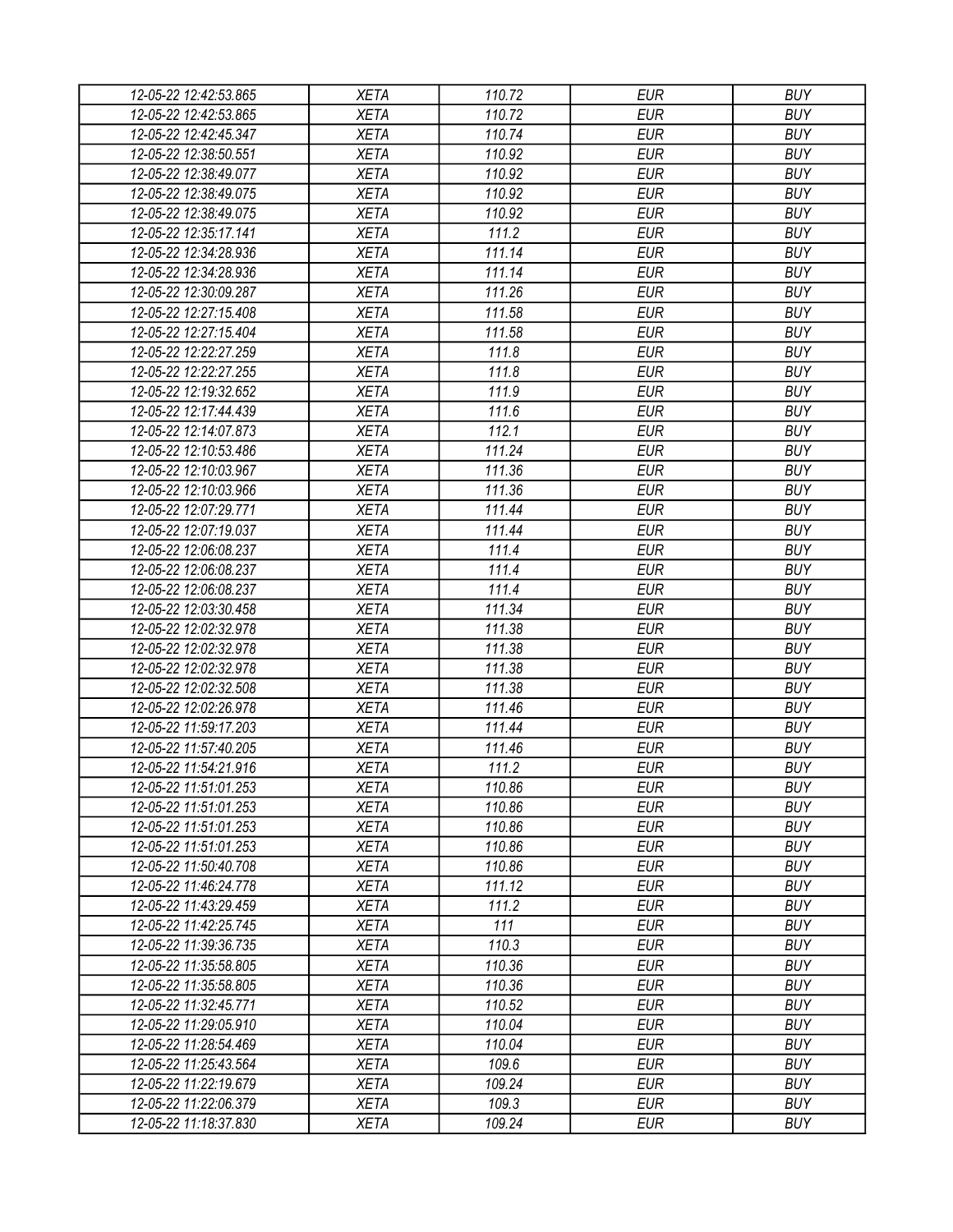| 12-05-22 11:15:58.965 |             |        |            |            |
|-----------------------|-------------|--------|------------|------------|
|                       | <b>XETA</b> | 108.98 | <b>EUR</b> | <b>BUY</b> |
| 12-05-22 11:14:57.348 | <b>XETA</b> | 108.86 | <b>EUR</b> | <b>BUY</b> |
| 12-05-22 11:12:43.095 | <b>XETA</b> | 109.1  | <b>EUR</b> | <b>BUY</b> |
| 12-05-22 11:09:40.800 | <b>XETA</b> | 109.24 | <b>EUR</b> | <b>BUY</b> |
| 12-05-22 11:09:21.151 | <b>XETA</b> | 109.24 | <b>EUR</b> | <b>BUY</b> |
| 12-05-22 11:09:21.150 | <b>XETA</b> | 109.24 | <b>EUR</b> | <b>BUY</b> |
| 12-05-22 11:08:19.198 | <b>XETA</b> | 109.2  | <b>EUR</b> | <b>BUY</b> |
| 12-05-22 11:08:19.198 | <b>XETA</b> | 109.2  | <b>EUR</b> | <b>BUY</b> |
| 12-05-22 11:06:12.905 | <b>XETA</b> | 109.24 | <b>EUR</b> | <b>BUY</b> |
| 12-05-22 11:05:20.422 | <b>XETA</b> | 109    | <b>EUR</b> | <b>BUY</b> |
| 12-05-22 11:02:05.415 | <b>XETA</b> | 109.08 | <b>EUR</b> | <b>BUY</b> |
| 12-05-22 11:01:11.500 | <b>XETA</b> | 108.96 | <b>EUR</b> | <b>BUY</b> |
| 12-05-22 11:01:11.500 | <b>XETA</b> | 108.96 | <b>EUR</b> | <b>BUY</b> |
| 12-05-22 10:59:02.307 | <b>XETA</b> | 109.06 | <b>EUR</b> | <b>BUY</b> |
| 12-05-22 10:56:51.549 | <b>XETA</b> | 109.24 | <b>EUR</b> | <b>BUY</b> |
| 12-05-22 10:55:43.260 | <b>XETA</b> | 109.22 | <b>EUR</b> | <b>BUY</b> |
| 12-05-22 10:54:05.400 | <b>XETA</b> | 109.16 | <b>EUR</b> | <b>BUY</b> |
| 12-05-22 10:52:36.395 | <b>XETA</b> | 109.2  | <b>EUR</b> | <b>BUY</b> |
| 12-05-22 10:50:50.153 | <b>XETA</b> | 109.34 | <b>EUR</b> | <b>BUY</b> |
| 12-05-22 10:50:50.152 | <b>XETA</b> | 109.34 | <b>EUR</b> | <b>BUY</b> |
| 12-05-22 10:50:50.152 | <b>XETA</b> | 109.32 | <b>EUR</b> | <b>BUY</b> |
| 12-05-22 10:48:10.232 | <b>XETA</b> | 109.5  | <b>EUR</b> | <b>BUY</b> |
|                       | <b>XETA</b> | 109.5  | <b>EUR</b> | <b>BUY</b> |
| 12-05-22 10:48:10.232 |             |        |            |            |
| 12-05-22 10:45:53.118 | <b>XETA</b> | 109.14 | <b>EUR</b> | <b>BUY</b> |
| 12-05-22 10:45:39.155 | <b>XETA</b> | 109.32 | <b>EUR</b> | <b>BUY</b> |
| 12-05-22 10:45:39.154 | <b>XETA</b> | 109.32 | <b>EUR</b> | <b>BUY</b> |
| 12-05-22 10:45:04.726 | <b>XETA</b> | 109.14 | <b>EUR</b> | <b>BUY</b> |
| 12-05-22 10:45:04.326 | <b>XETA</b> | 109.14 | <b>EUR</b> | <b>BUY</b> |
| 12-05-22 10:42:29.461 | <b>XETA</b> | 108.74 | <b>EUR</b> | <b>BUY</b> |
| 12-05-22 10:38:53.994 | <b>XETA</b> | 108.64 | <b>EUR</b> | <b>BUY</b> |
| 12-05-22 10:37:22.073 | <b>XETA</b> | 108.82 | <b>EUR</b> | <b>BUY</b> |
| 12-05-22 10:37:22.073 | <b>XETA</b> | 108.82 | <b>EUR</b> | <b>BUY</b> |
| 12-05-22 10:35:24.584 | <b>XETA</b> | 108.62 | <b>EUR</b> | <b>BUY</b> |
| 12-05-22 10:32:17.246 | <b>XETA</b> | 109    | <b>EUR</b> | <b>BUY</b> |
| 12-05-22 10:32:17.246 | <b>XETA</b> | 109    | <b>EUR</b> | <b>BUY</b> |
| 12-05-22 10:30:00.056 | <b>XETA</b> | 109.04 | <b>EUR</b> | <b>BUY</b> |
| 12-05-22 10:29:18.137 | <b>XETA</b> | 109.04 | <b>EUR</b> | <b>BUY</b> |
| 12-05-22 10:29:18.137 | <b>XETA</b> | 109.04 | <b>EUR</b> | <b>BUY</b> |
| 12-05-22 10:25:53.462 | <b>XETA</b> | 108.8  | <b>EUR</b> | <b>BUY</b> |
| 12-05-22 10:23:07.467 | <b>XETA</b> | 108.38 | <b>EUR</b> | <b>BUY</b> |
| 12-05-22 10:22:45.081 | <b>XETA</b> | 108.4  | <b>EUR</b> | <b>BUY</b> |
| 12-05-22 10:20:00.222 | <b>XETA</b> | 108.36 | <b>EUR</b> | <b>BUY</b> |
| 12-05-22 10:20:00.222 | <b>XETA</b> | 108.36 | <b>EUR</b> | <b>BUY</b> |
| 12-05-22 10:17:42.513 | <b>XETA</b> | 108.5  | <b>EUR</b> | <b>BUY</b> |
| 12-05-22 10:17:42.512 | <b>XETA</b> | 108.5  | <b>EUR</b> | <b>BUY</b> |
| 12-05-22 10:17:17.591 | <b>XETA</b> | 108.52 | <b>EUR</b> | <b>BUY</b> |
| 12-05-22 10:14:55.122 | <b>XETA</b> | 108.64 | <b>EUR</b> | <b>BUY</b> |
| 12-05-22 10:11:46.049 | <b>XETA</b> | 108.76 | <b>EUR</b> | <b>BUY</b> |
| 12-05-22 10:11:46.049 | <b>XETA</b> | 108.76 | <b>EUR</b> | <b>BUY</b> |
| 12-05-22 10:11:46.049 | <b>XETA</b> | 108.76 | <b>EUR</b> | <b>BUY</b> |
| 12-05-22 10:11:46.049 | <b>XETA</b> | 108.76 | <b>EUR</b> | <b>BUY</b> |
| 12-05-22 10:08:59.635 | <b>XETA</b> | 109.12 | <b>EUR</b> | <b>BUY</b> |
| 12-05-22 10:07:16.063 | <b>XETA</b> | 109.08 | <b>EUR</b> | <b>BUY</b> |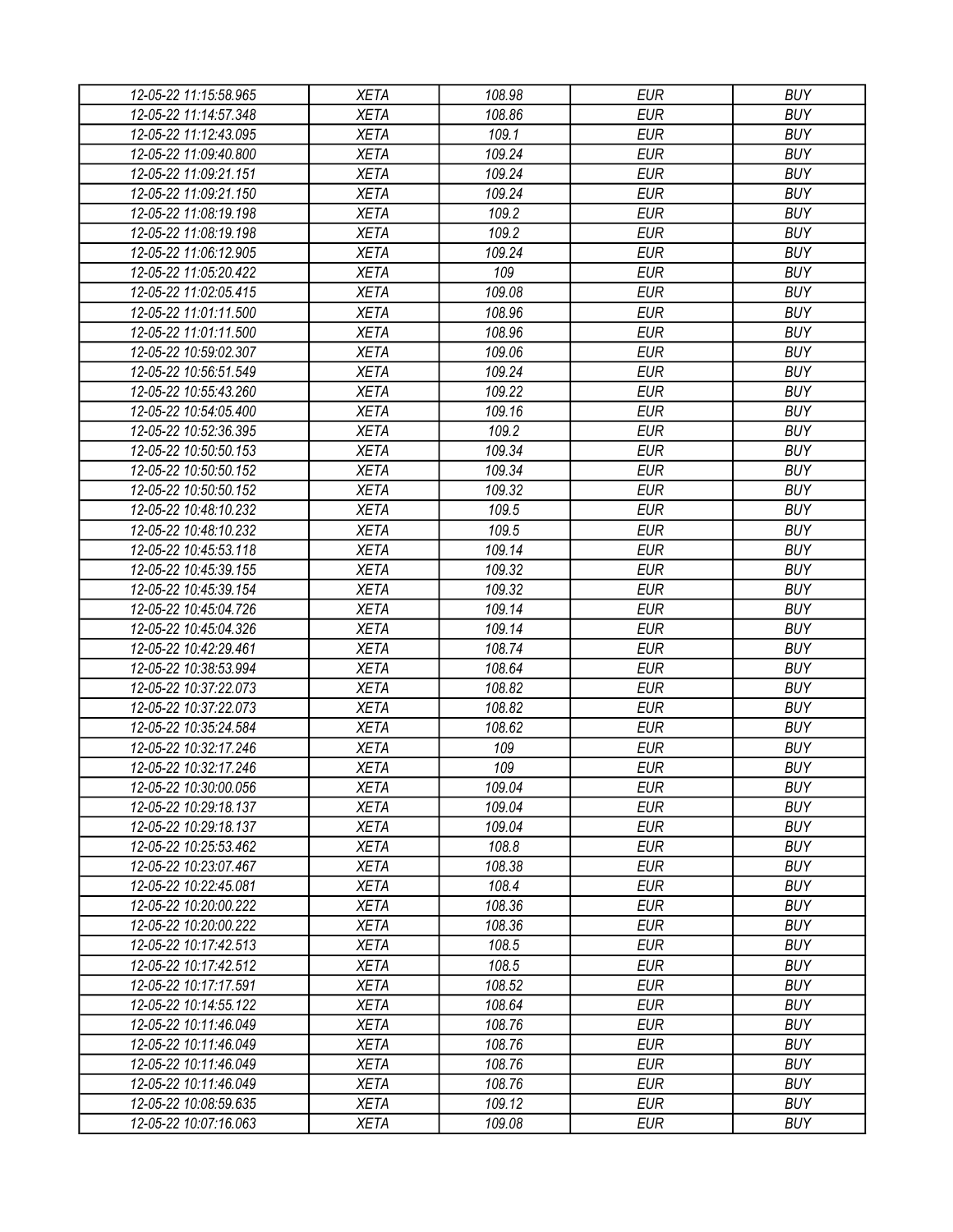| 12-05-22 10:05:05.936 | <b>XETA</b> | 109.16 | EUR        | <b>BUY</b> |
|-----------------------|-------------|--------|------------|------------|
| 12-05-22 10:04:43.737 | <b>XETA</b> | 109.2  | <b>EUR</b> | <b>BUY</b> |
| 12-05-22 10:04:37.515 | <b>XETA</b> | 109.2  | <b>EUR</b> | <b>BUY</b> |
| 12-05-22 10:02:41.169 | <b>XETA</b> | 109.38 | <b>EUR</b> | <b>BUY</b> |
| 12-05-22 10:00:28.393 | <b>XETA</b> | 109.5  | <b>EUR</b> | <b>BUY</b> |
| 12-05-22 09:59:44.574 | <b>XETA</b> | 109.42 | <b>EUR</b> | <b>BUY</b> |
| 12-05-22 09:57:16.343 | <b>XETA</b> | 109.58 | <b>EUR</b> | <b>BUY</b> |
| 12-05-22 09:57:16.342 | <b>XETA</b> | 109.58 | <b>EUR</b> | <b>BUY</b> |
| 12-05-22 09:53:58.216 | <b>XETA</b> | 109.38 | <b>EUR</b> | <b>BUY</b> |
| 12-05-22 09:53:58.216 | <b>XETA</b> | 109.38 | <b>EUR</b> | <b>BUY</b> |
| 12-05-22 09:53:58.216 | <b>XETA</b> | 109.38 | <b>EUR</b> | <b>BUY</b> |
| 12-05-22 09:50:57.434 | <b>XETA</b> | 109.4  | <b>EUR</b> | <b>BUY</b> |
| 12-05-22 09:48:28.085 | <b>XETA</b> | 109.16 | <b>EUR</b> | <b>BUY</b> |
| 12-05-22 09:47:02.329 | <b>XETA</b> | 109.38 | <b>EUR</b> | <b>BUY</b> |
| 12-05-22 09:47:02.294 | <b>XETA</b> | 109.38 | <b>EUR</b> | <b>BUY</b> |
| 12-05-22 09:45:47.371 | <b>XETA</b> | 109.48 | <b>EUR</b> | <b>BUY</b> |
| 12-05-22 09:45:47.371 | <b>XETA</b> | 109.48 | <b>EUR</b> | <b>BUY</b> |
| 12-05-22 09:42:46.381 | <b>XETA</b> | 109.66 | <b>EUR</b> | <b>BUY</b> |
| 12-05-22 09:41:03.045 | <b>XETA</b> | 109.7  | <b>EUR</b> | <b>BUY</b> |
| 12-05-22 09:39:34.897 | <b>XETA</b> | 109.92 | <b>EUR</b> | <b>BUY</b> |
| 12-05-22 09:36:26.267 | <b>XETA</b> | 109.92 | <b>EUR</b> | <b>BUY</b> |
| 12-05-22 09:35:00.966 | <b>XETA</b> | 109.96 | <b>EUR</b> | <b>BUY</b> |
| 12-05-22 09:35:00.966 | <b>XETA</b> | 109.96 | <b>EUR</b> | <b>BUY</b> |
|                       |             |        | <b>EUR</b> | <b>BUY</b> |
| 12-05-22 09:35:00.966 | <b>XETA</b> | 109.96 |            |            |
| 12-05-22 09:33:24.417 | <b>XETA</b> | 109.96 | <b>EUR</b> | <b>BUY</b> |
| 12-05-22 09:33:24.417 | <b>XETA</b> | 109.96 | <b>EUR</b> | <b>BUY</b> |
| 12-05-22 09:31:19.699 | <b>XETA</b> | 110.14 | <b>EUR</b> | <b>BUY</b> |
| 12-05-22 09:29:43.813 | <b>XETA</b> | 110.02 | <b>EUR</b> | <b>BUY</b> |
| 12-05-22 09:29:43.813 | <b>XETA</b> | 110.02 | <b>EUR</b> | <b>BUY</b> |
| 12-05-22 09:27:54.441 | <b>XETA</b> | 109.74 | <b>EUR</b> | <b>BUY</b> |
| 12-05-22 09:25:08.595 | <b>XETA</b> | 109.92 | <b>EUR</b> | <b>BUY</b> |
| 12-05-22 09:24:11.669 | <b>XETA</b> | 110.02 | <b>EUR</b> | <b>BUY</b> |
| 12-05-22 09:23:02.017 | <b>XETA</b> | 110.04 | <b>EUR</b> | <b>BUY</b> |
| 12-05-22 09:23:02.017 | <b>XETA</b> | 110.04 | <b>EUR</b> | <b>BUY</b> |
| 12-05-22 09:20:08.135 | <b>XETA</b> | 110    | <b>EUR</b> | <b>BUY</b> |
| 12-05-22 09:18:42.096 | <b>XETA</b> | 110.42 | <b>EUR</b> | <b>BUY</b> |
| 12-05-22 09:18:42.097 | <b>XETA</b> | 110.42 | <b>EUR</b> | <b>BUY</b> |
| 12-05-22 09:17:30.723 | <b>XETA</b> | 110.54 | <b>EUR</b> | <b>BUY</b> |
| 12-05-22 09:17:30.723 | <b>XETA</b> | 110.54 | <b>EUR</b> | <b>BUY</b> |
| 12-05-22 09:14:37.430 | <b>XETA</b> | 110.1  | <b>EUR</b> | <b>BUY</b> |
| 12-05-22 09:14:37.430 | <b>XETA</b> | 110.1  | <b>EUR</b> | <b>BUY</b> |
| 12-05-22 09:12:19.755 | <b>XETA</b> | 110.32 | <b>EUR</b> | <b>BUY</b> |
| 12-05-22 09:11:58.831 | <b>XETA</b> | 110.24 | <b>EUR</b> | <b>BUY</b> |
| 12-05-22 09:09:42.331 | <b>XETA</b> | 110.46 | <b>EUR</b> | <b>BUY</b> |
| 12-05-22 09:09:42.331 | <b>XETA</b> | 110.46 | <b>EUR</b> | <b>BUY</b> |
| 12-05-22 09:07:27.106 | <b>XETA</b> | 111.32 | <b>EUR</b> | <b>BUY</b> |
| 12-05-22 09:07:25.561 | <b>XETA</b> | 111.32 | <b>EUR</b> | <b>BUY</b> |
| 12-05-22 09:07:25.561 | <b>XETA</b> | 111.32 | <b>EUR</b> | <b>BUY</b> |
| 12-05-22 09:07:14.864 | <b>XETA</b> | 111.26 | <b>EUR</b> | <b>BUY</b> |
| 12-05-22 09:05:07.705 | <b>XETA</b> | 111.4  | <b>EUR</b> | <b>BUY</b> |
| 12-05-22 09:02:38.506 | <b>XETA</b> | 111.84 | EUR        | <b>BUY</b> |
| 12-05-22 09:02:38.646 | <b>XETA</b> | 111.82 | <b>EUR</b> | <b>BUY</b> |
| 12-05-22 09:00:53.712 | <b>XETA</b> | 111.74 | <b>EUR</b> | <b>BUY</b> |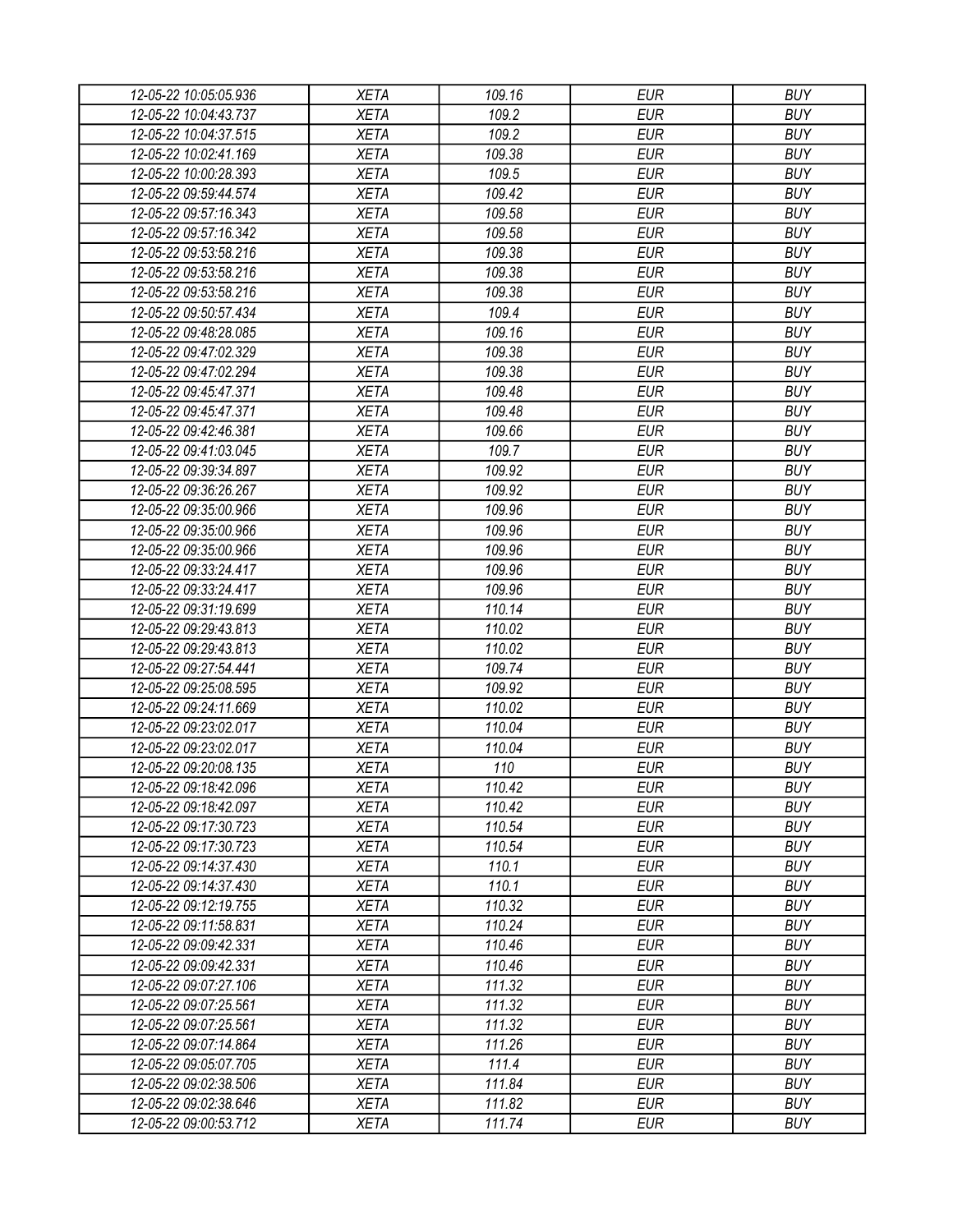| 12-05-22 08:58:16.008 | <b>XETA</b> | 111.16 | <b>EUR</b>               | <b>BUY</b> |
|-----------------------|-------------|--------|--------------------------|------------|
| 12-05-22 08:58:16.008 | <b>XETA</b> | 111.16 | <b>EUR</b>               | <b>BUY</b> |
| 12-05-22 08:58:16.008 | <b>XETA</b> | 111.16 | <b>EUR</b>               | <b>BUY</b> |
| 12-05-22 08:57:52.192 | <b>XETA</b> | 110.88 | <b>EUR</b>               | <b>BUY</b> |
| 12-05-22 08:57:52.192 | <b>XETA</b> | 110.88 | <b>EUR</b>               | <b>BUY</b> |
| 12-05-22 08:55:33.123 | <b>XETA</b> | 111.08 | <b>EUR</b>               | <b>BUY</b> |
| 12-05-22 08:55:33.123 | <b>XETA</b> | 111.08 | <b>EUR</b>               | <b>BUY</b> |
| 12-05-22 08:53:15.312 | <b>XETA</b> | 111.74 | <b>EUR</b>               | <b>BUY</b> |
| 12-05-22 08:53:01.933 | <b>XETA</b> | 111.8  | <b>EUR</b>               | <b>BUY</b> |
| 12-05-22 08:50:59.854 | <b>XETA</b> | 111.46 | <b>EUR</b>               | <b>BUY</b> |
| 12-05-22 08:49:13.017 | <b>XETA</b> | 110.96 | <b>EUR</b>               | <b>BUY</b> |
| 12-05-22 08:48:07.519 | <b>XETA</b> | 111.08 | <b>EUR</b>               | <b>BUY</b> |
| 12-05-22 08:47:44.064 | <b>XETA</b> | 110.78 | <b>EUR</b>               | <b>BUY</b> |
| 12-05-22 08:45:19.930 | <b>XETA</b> | 109.88 | <b>EUR</b>               | <b>BUY</b> |
| 12-05-22 08:42:56.255 | <b>XETA</b> | 109.3  | <b>EUR</b>               | <b>BUY</b> |
| 12-05-22 08:42:56.255 | <b>XETA</b> | 109.3  | <b>EUR</b>               | <b>BUY</b> |
| 12-05-22 08:41:13.803 | <b>XETA</b> | 108.44 | <b>EUR</b>               | <b>BUY</b> |
| 12-05-22 08:41:13.803 | <b>XETA</b> | 108.44 | <b>EUR</b>               | <b>BUY</b> |
| 12-05-22 08:41:13.803 | <b>XETA</b> | 108.44 | <b>EUR</b>               | <b>BUY</b> |
| 12-05-22 08:38:42.153 | <b>XETA</b> | 108.48 | <b>EUR</b>               | <b>BUY</b> |
| 12-05-22 08:38:37.870 | <b>XETA</b> | 108.48 | <b>EUR</b>               | <b>BUY</b> |
| 12-05-22 08:38:37.870 | <b>XETA</b> | 108.48 | <b>EUR</b>               | <b>BUY</b> |
| 12-05-22 08:38:37.869 | <b>XETA</b> | 108.48 | <b>EUR</b>               | <b>BUY</b> |
| 12-05-22 08:36:44.998 | <b>XETA</b> | 108.84 | <b>EUR</b>               | <b>BUY</b> |
| 12-05-22 08:35:20.112 | <b>XETA</b> | 109.2  | <b>EUR</b>               | <b>BUY</b> |
| 12-05-22 08:34:56.394 | <b>XETA</b> | 109.24 | <b>EUR</b>               | <b>BUY</b> |
| 12-05-22 08:34:30.040 | <b>XETA</b> | 109.24 | <b>EUR</b>               | <b>BUY</b> |
| 12-05-22 08:34:30.040 | <b>XETA</b> | 109.24 | <b>EUR</b>               | <b>BUY</b> |
| 12-05-22 08:33:05.431 | <b>XETA</b> | 109.08 | <b>EUR</b>               | <b>BUY</b> |
| 12-05-22 08:31:04.557 | <b>XETA</b> | 109.16 | <b>EUR</b>               | <b>BUY</b> |
| 12-05-22 08:30:53.834 | <b>XETA</b> | 109.16 | <b>EUR</b>               | <b>BUY</b> |
| 12-05-22 08:30:53.834 | <b>XETA</b> | 109.16 | <b>EUR</b>               | <b>BUY</b> |
| 12-05-22 08:29:38.431 | <b>XETA</b> | 109.16 | <b>EUR</b>               | <b>BUY</b> |
| 12-05-22 08:27:29.653 | <b>XETA</b> | 109.34 | <b>EUR</b>               | <b>BUY</b> |
| 12-05-22 08:26:39.729 | <b>XETA</b> | 109.4  | <b>EUR</b>               | <b>BUY</b> |
| 12-05-22 08:25:28.554 | <b>XETA</b> | 109.42 |                          | <b>BUY</b> |
|                       | <b>XETA</b> | 109.18 | <b>EUR</b><br><b>EUR</b> | <b>BUY</b> |
| 12-05-22 08:23:49.095 |             |        |                          | <b>BUY</b> |
| 12-05-22 08:23:48.097 | <b>XETA</b> | 109.18 | <b>EUR</b>               |            |
| 12-05-22 08:23:06.020 | <b>XETA</b> | 109.24 | <b>EUR</b>               | <b>BUY</b> |
| 12-05-22 08:23:05.620 | <b>XETA</b> | 109.24 | <b>EUR</b>               | <b>BUY</b> |
| 12-05-22 08:22:40.052 | <b>XETA</b> | 109.14 | <b>EUR</b>               | <b>BUY</b> |
| 12-05-22 08:21:22.370 | <b>XETA</b> | 109.38 | <b>EUR</b>               | <b>BUY</b> |
| 12-05-22 08:21:22.370 | <b>XETA</b> | 109.38 | <b>EUR</b>               | <b>BUY</b> |
| 12-05-22 08:20:51.088 | <b>XETA</b> | 109.34 | <b>EUR</b>               | <b>BUY</b> |
| 12-05-22 08:20:13.031 | <b>XETA</b> | 109.72 | <b>EUR</b>               | <b>BUY</b> |
| 12-05-22 08:20:10.116 | <b>XETA</b> | 109.72 | <b>EUR</b>               | <b>BUY</b> |
| 12-05-22 08:19:38.213 | <b>XETA</b> | 110    | <b>EUR</b>               | <b>BUY</b> |
| 12-05-22 08:18:16.389 | <b>XETA</b> | 110.06 | <b>EUR</b>               | <b>BUY</b> |
| 12-05-22 08:16:59.791 | <b>XETA</b> | 110.22 | <b>EUR</b>               | <b>BUY</b> |
| 12-05-22 08:16:36.391 | <b>XETA</b> | 110.2  | <b>EUR</b>               | <b>BUY</b> |
| 12-05-22 08:14:38.015 | <b>XETA</b> | 109.88 | <b>EUR</b>               | <b>BUY</b> |
| 12-05-22 08:14:38.015 | XETA        | 109.88 | <b>EUR</b>               | <b>BUY</b> |
| 12-05-22 08:13:23.538 | XETA        | 108.86 | <b>EUR</b>               | <b>BUY</b> |